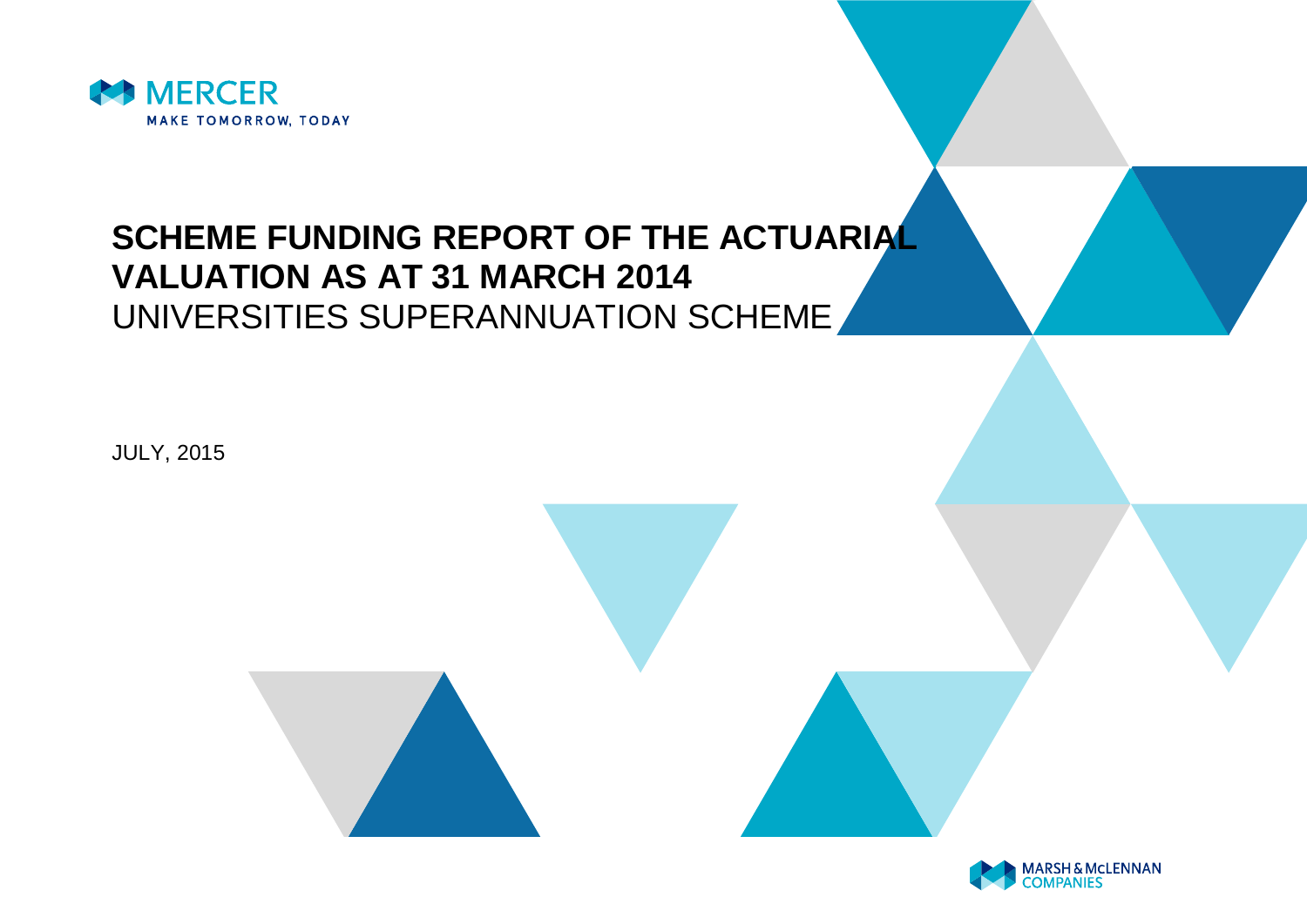# **CONTENTS**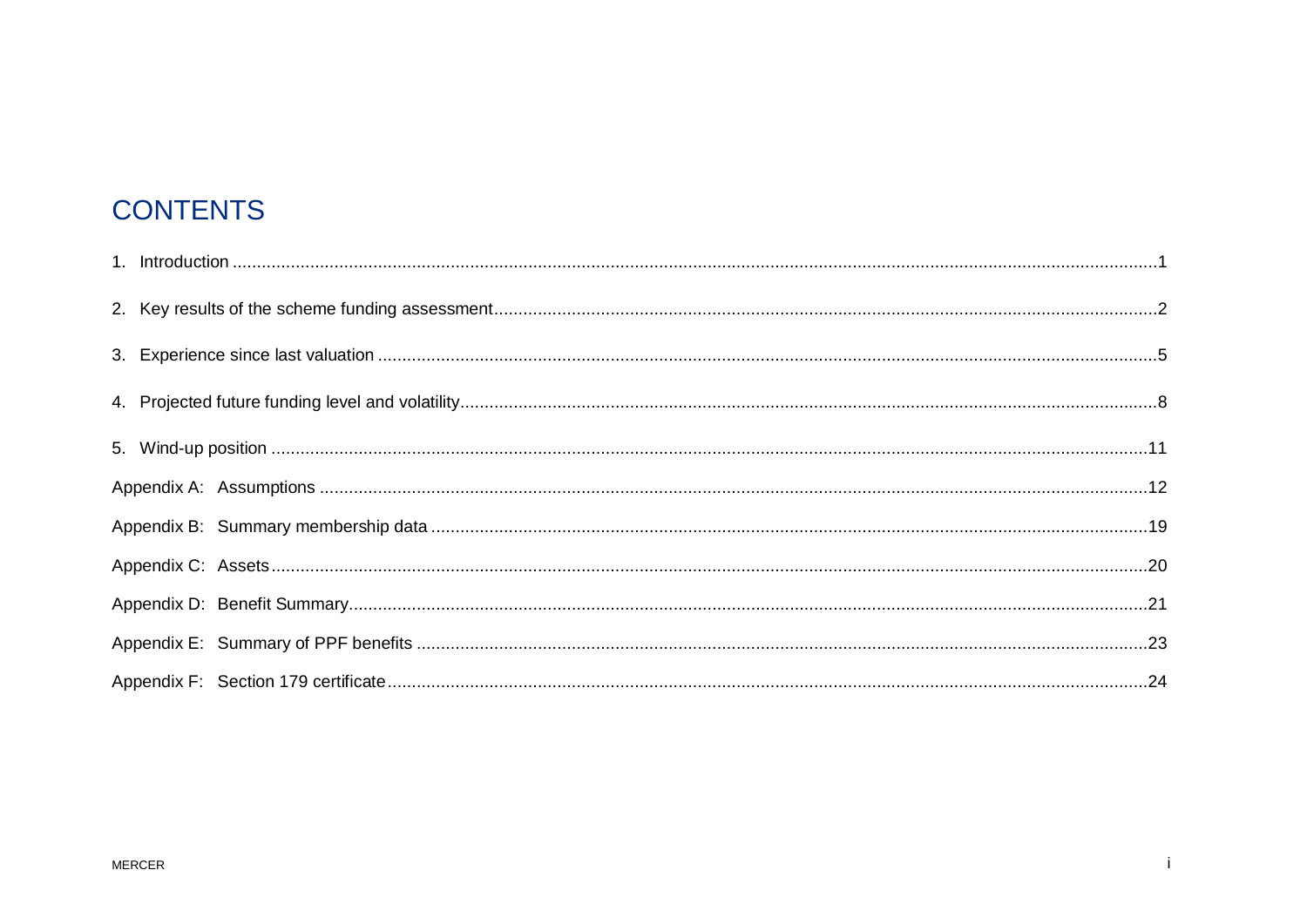### Introduction

This report is addressed to the Trustee of the Universities Superannuation Scheme ("the Trustee") and is provided to meet the requirements of Section 224(2)(a) of the Pensions Act 2004. It describes the factors considered by the Trustee when carrying out the actuarial valuation as at 31 March 2014, and the decisions reached as a result.

The purpose of the actuarial valuation is for the Trustee to determine:

- The expected cost of providing the benefits built up by members at the valuation date (the "liabilities"), and compare this against the  $\bullet$ funds held by the Universities Superannuation Scheme (the "assets").
- An appropriate plan for making up the shortfall if the Universities Superannuation Scheme (the "Scheme") has less assets than  $\bullet$ liabilities.
- The contributions needed to cover the cost of the benefits that active members will build up in the future and other costs incurred in  $\bullet$ running the Scheme.



This report has been prepared in accordance with the version of the Pensions Technical Actuarial Standard current at the date this report is signed. It also complies with the relevant requirements of Technical Actuarial Standards R: Reporting Actuarial Information, D: Data and M: Modelling, where they apply to this report. These Standards are all issued by the Financial Reporting Council. The calculations referred to in the report use methods and assumptions appropriate for reviewing the financial position of the Scheme and determining a contribution rate for the future. Mercer does not accept liability to any third party in respect of this report; nor do we accept liability to the Trustee if the information provided in this report is used for any purpose other than that stated. The report may be disclosed to members and others who have a statutory right to see it. It may also be disclosed to any participating employer and, if the Trustee and Mercer consent, it may be disclosed to other third parties.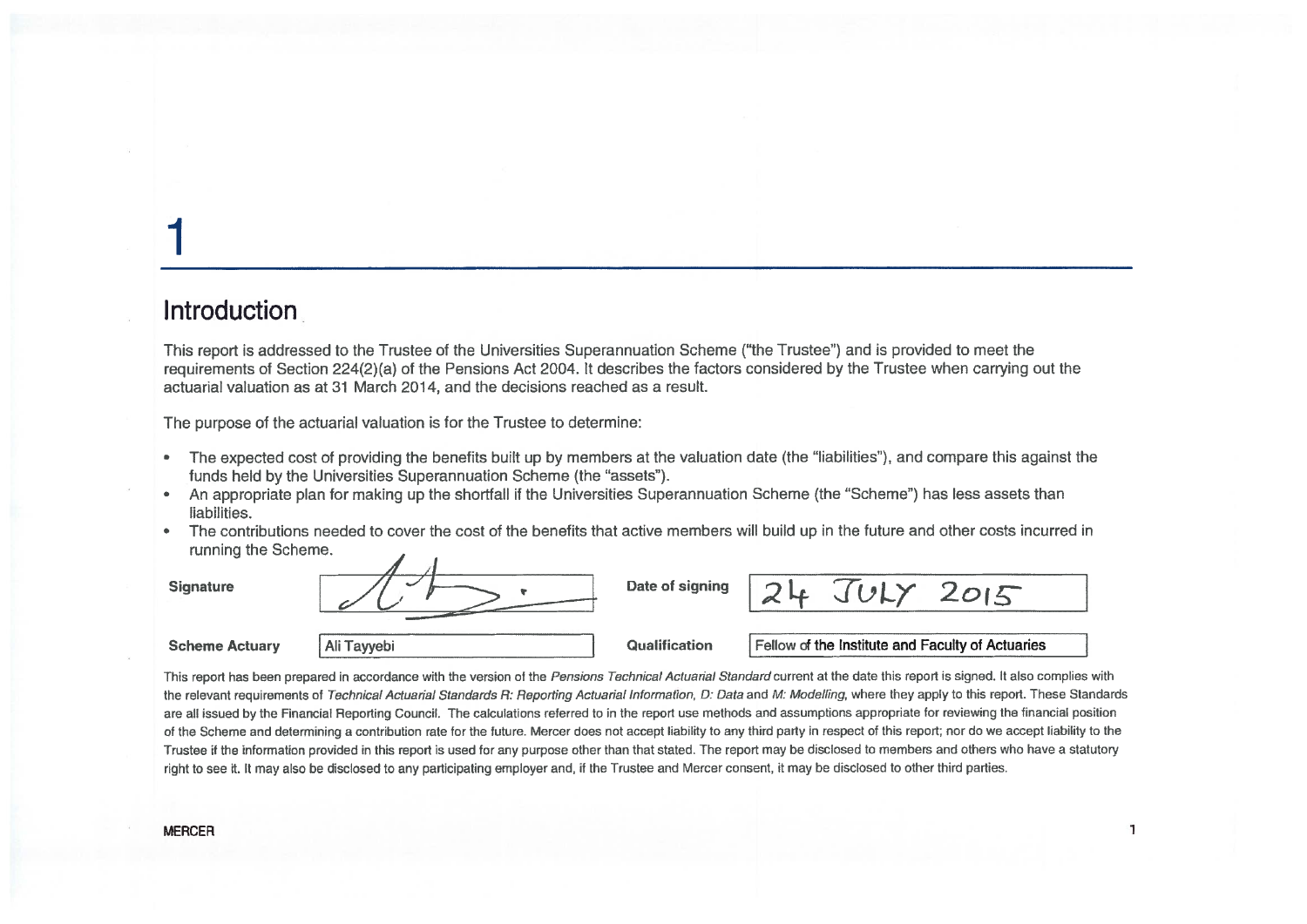### Key results of the scheme funding assessment

#### **2.1 Past service funding position**

The table on the right compares the assets and liabilities of the Scheme at 31 March 2014 taking into account the revised benefit structure effective 1 April 2016 agreed both by the Joint Negotiating Committee and the Trustee in July 2015 following the Employers' consultation which concluded in June 2015 . Figures are also shown for the last valuation as at 31 March 2011 for comparison.

The table shows that at 31 March 2014 there was a shortfall of £5.3 bn. An alternative way of expressing the position is that the Scheme's assets were sufficient to cover 89% of its liabilities – this percentage is known as the funding level of the Scheme.

At the previous valuation at 31 March 2011 the shortfall was

**£bn 31 March 2014 31 March 2011** Total assets Total assets and the contract of the contract of the 41.6 and 32.4 and 32.4 and 32.4 and 32.4 and 32.4 and 32.4 and 32.4 and 32.4 and 32.4 and 32.4 and 32.4 and 32.4 and 32.4 and 32.4 and 32.4 and 32.4 and 32. Liabilities: Active members 23.5 18.4 Deferred pensioners 4.9 2.8 Pensioners 18.5 14.1 Total liabilities 46.9 35.3 Past service surplus / (shortfall) (5.3) (2.9) Funding level 89% 89% 92%

The figures in the liabilities value may not add to the total due to the effects of rounding

£2.9 bn, equivalent to a funding level of 92%. The key reasons for the changes between the two valuations are considered in 3.2.

The assets and liabilities of the Supplementary section of the Scheme are included in the figures above.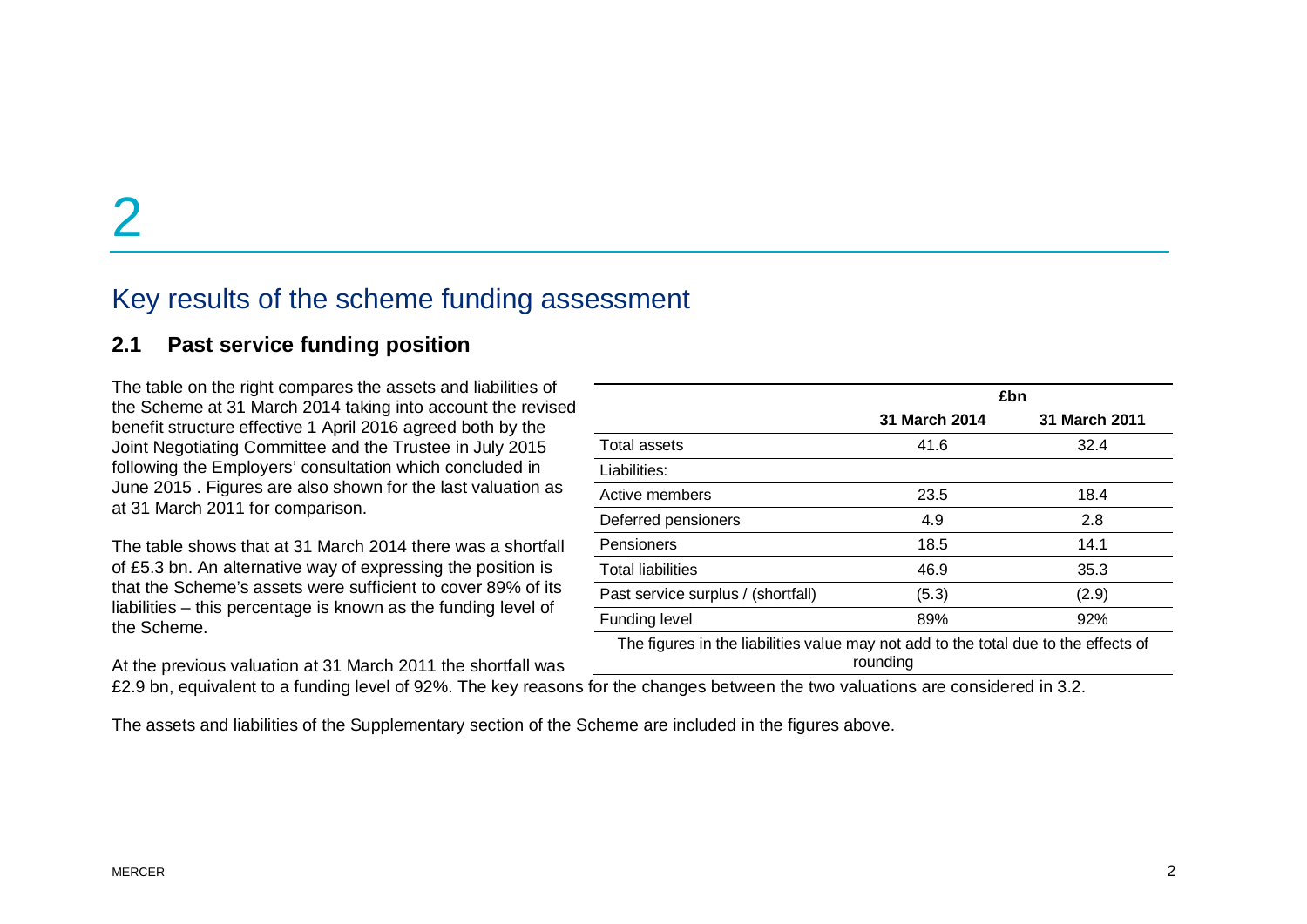The liability value at 31 March 2014 shown in the table above is known as the Scheme's "technical provisions". The technical provisions are calculated using assumptions that the Trustee has determined are appropriate based on the Trustee's assessment of the strength of the Employer covenant, having consulted with the Employers over the approach. Throughout this report "Employers" means all institutions that have a liability in the Scheme.

Further details of the way in which the technical provisions are calculated are set out in Appendix A.

#### **2.2 Correcting the shortfall**

For the period up to 1 April 2016:

The Employers' deficit contributions over this period will amount to 16% p.a. of salaries less the employer future service cost of accrual (see below) and the expenses of administering the Scheme including PPF levies. On the assumptions made, this gives rise to a deficit contribution of 0.7% p.a. of salaries over this period.

For the period from 1 April 2016 to 31 March 2031:

The Employers' deficit contributions over this period will amount to 18% p.a. of salaries less the employer's share of the cost of accrual in the defined benefit section together with the employer contribution to the defined contribution section (see below) and the expenses of administering the Scheme including PPF levies. On the assumptions made and once the salary threshold and DC section are introduced this gives rise to deficit contributions of at least 2.1% p.a. of salaries over the period to 31 March 2031. From 1 April 2016 until the salary threshold and DC section are introduced (to be implemented as soon as practicable and in any case no later than 6 months after 1 April 2016) the deficit contributions amount to 2.5% p.a. of salaries.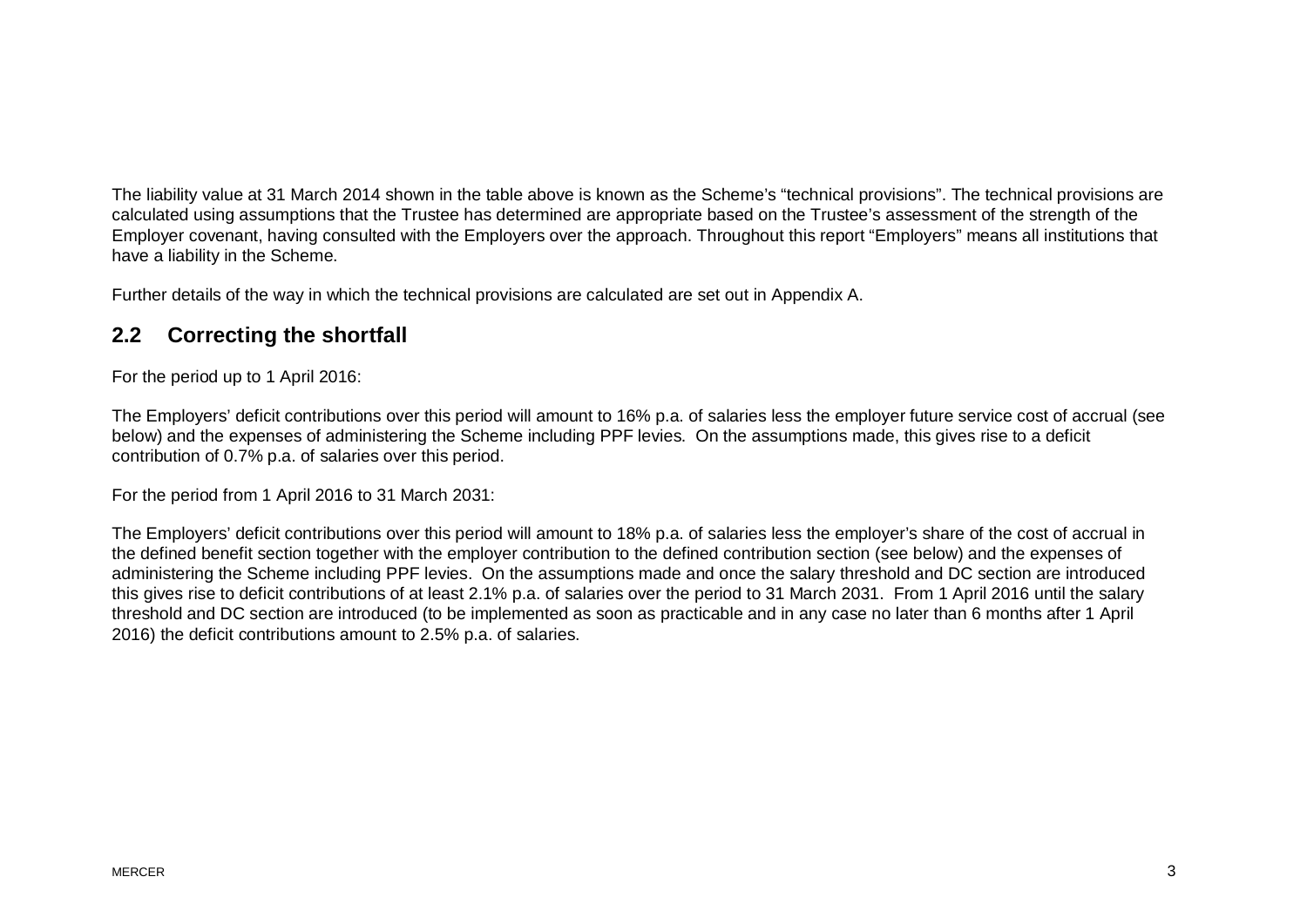#### **2.3 Future service contributions**

The valuation also looks at the cost of the benefits that will be built up over the year after the valuation date and/or the year after the change in benefits from 1 April 2016. A summary of the assumptions used is provided in Appendix A.

The 2014 valuation incorporates the effect of the benefit changes due with effect from 1 April 2016 and which are detailed in the document titled "Updated specification of the proposed modifications to USS benefits which was approved by the JNC on 9 July 2015". The key elements of these changes are set out in section 3.1 below. The introduction of the salary threshold and defined contribution benefits above the salary threshold however, will be implemented as soon as practicable after 1 April 2016 and, in any case, no later than six months after 1 April 2016. The table below gives a breakdown of the future service cost on this basis but based on the membership and assumptions at 31 March 2014 and shows the cost for the two sections in place at 31 March 2011 for comparison.

|                                                                        | 31 March 2014<br>Once DB salary threshold and DC<br>section introduced<br>% of salaries p.a. | 31 March 2011<br>% of salaries p.a. |                    |
|------------------------------------------------------------------------|----------------------------------------------------------------------------------------------|-------------------------------------|--------------------|
|                                                                        |                                                                                              | <b>FS Section</b>                   | <b>CRB Section</b> |
| Total normal cost of DB pension benefits (including life<br>assurance) | 20.1                                                                                         | 19.9                                | 11.3               |
| Allowance for expenses                                                 | 0.4                                                                                          | 0.4                                 | 0.4                |
| Total Employers cost of DC benefits                                    | 2.5                                                                                          | N/A                                 | N/A                |
| Less members' contribution in respect of DB benefits                   | (7.1)                                                                                        | (7.5)                               | (6.5)              |
| Employer future service contribution rate (combined for 2011)          | 15.9                                                                                         |                                     | 12.6               |

The break of the final salary link after 31 March 2016 will also apply to benefits accrued up to that date. On this basis, the Employer future service contribution rate for the period between 31 March 2014 and 31 March 2016 is calculated to be 15.3% of total salaries (as an average for the FS and CRB sections).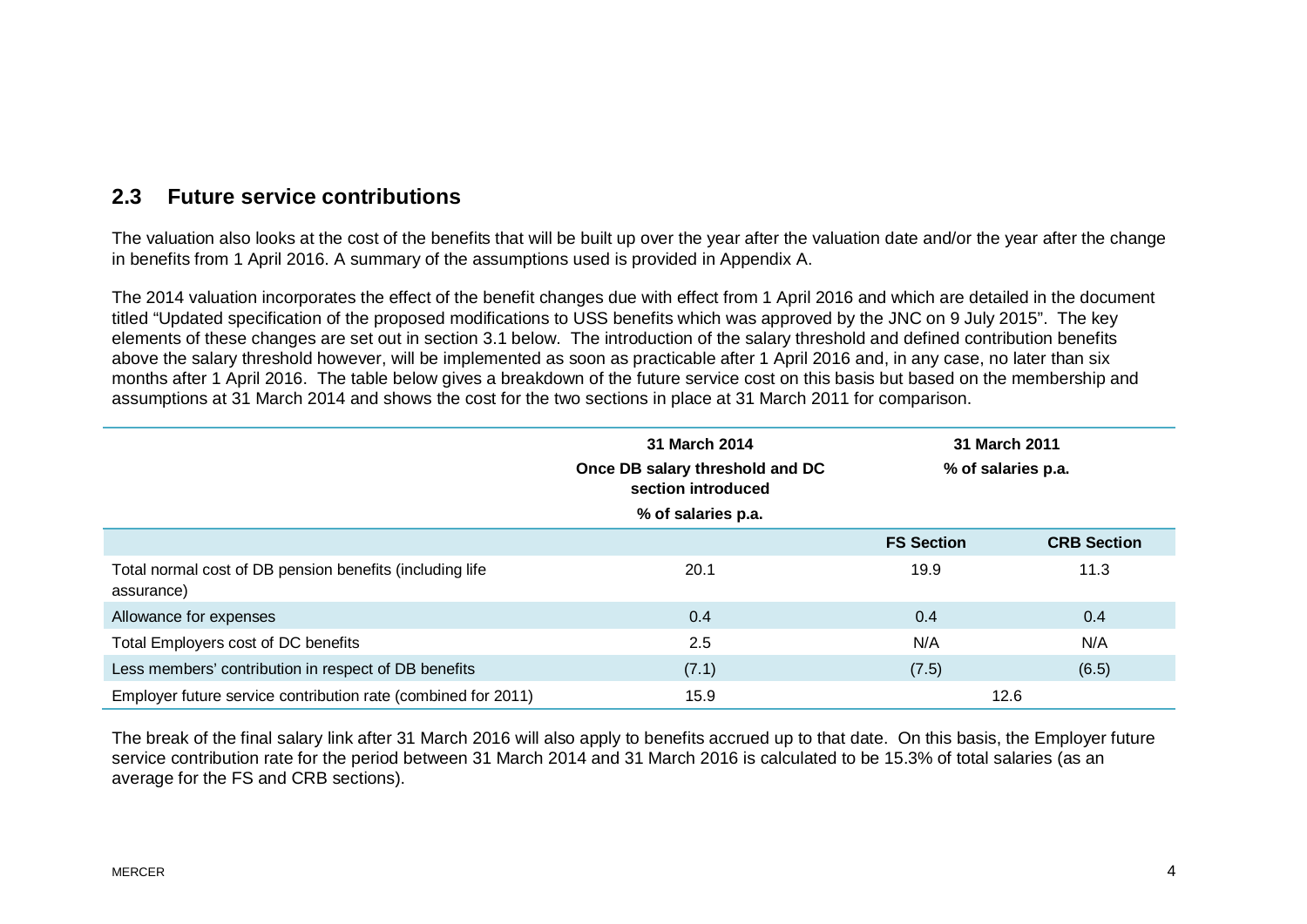### Experience since last valuation

#### **3.1 Summary of key inter-valuation experience**

The last actuarial valuation was carried out with an effective date of 31 March 2011. Since the last valuation, extensive discussions and negotiations in relation to the Scheme benefits have taken place, and in July 2015, a number of changes to the benefits provided by the Scheme were agreed to come into force on 1 April 2016 or, for certain benefit changes, as soon as practicable after this date (see below) following consideration of the responses to the Employers' consultation issued in March 2015. The key changes agreed include:

- · For Final Salary section members accrued entitlement up to 31 March 2016 will be calculated using pensionable salary and pensionable service immediately prior to this date. Going forwards, those accrued benefits will revalue in line with increases in official pensions which for the purposes of this valuation is assumed to be in line with CPI (subject to certain limits when CPI exceeds 5%).
- Future defined benefit accrual after 1 April 2016 will be on a CRB basis for all members with a pension accrual of  $1/75<sup>th</sup>$  and a cash lump sum of 3/75ths - of salary for each year of service in respect of salary up to a salary threshold\*, initially £55,000 per annum.
- · Member contributions will increase to 8% of salary.
- A new defined contribution benefit\* for salary in excess of the salary threshold at a total level of 20% of salary in excess of the salary threshold (including member contributions of 8% of salary in excess of the salary threshold).
- · Optional additional contributions\* payable into defined contribution section of which the first 1% of salary is to be matched by the Employer.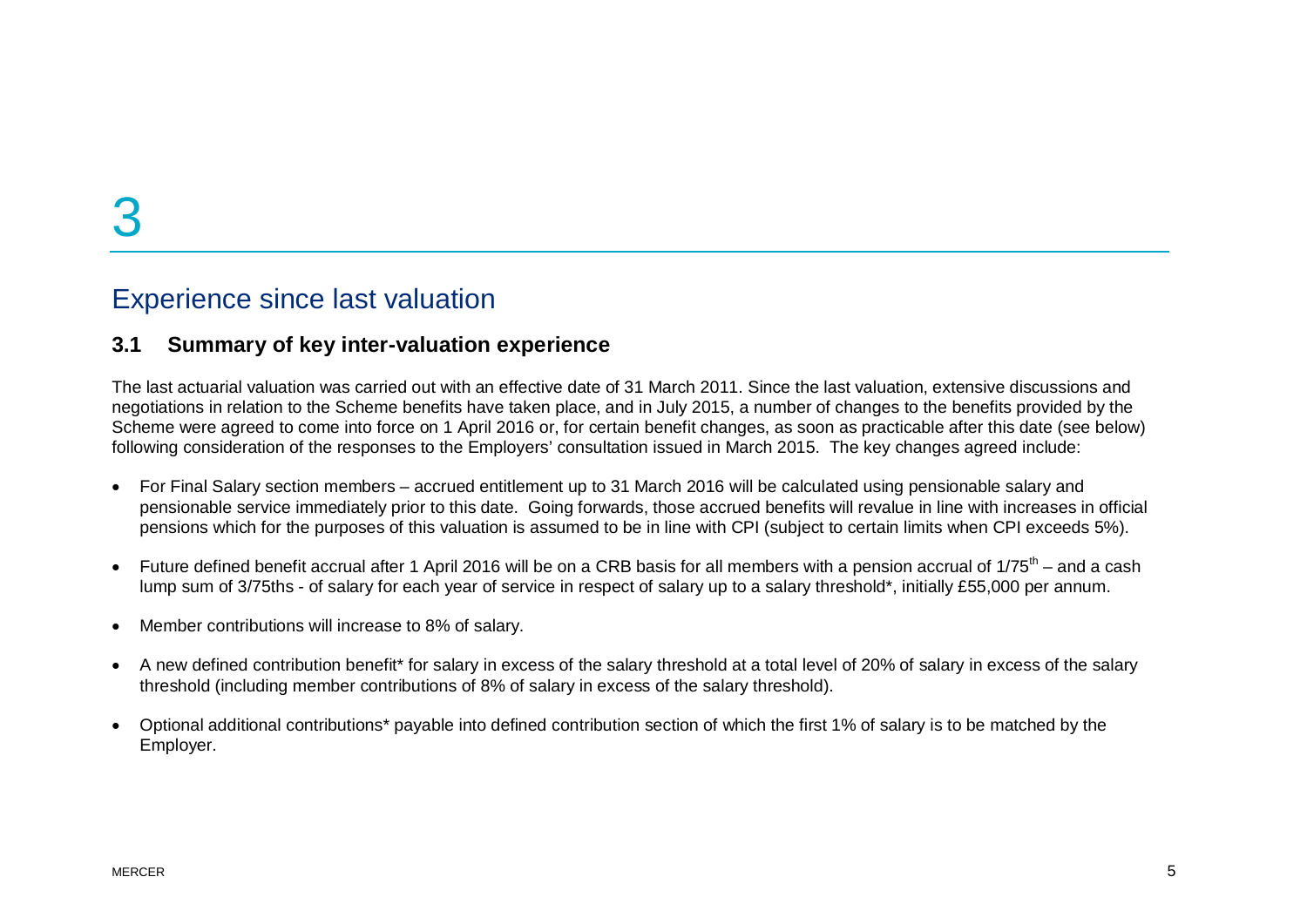\* The implementation of the salary threshold for DB benefits and the corresponding introduction of DC benefits for salary above the salary threshold and the employer matching DC contributions up to 1% of salary will take place as soon as practicable after 1 April 2016 and in any case no later than 1 October 2016.

The average Salary increase for the Scheme members who were in service for the whole of the inter-valuation period was 3.7% per annum.

Pensions in payment (in excess of Guaranteed Minimum Pensions (GMPs)) were increased as guaranteed under the Scheme as follows:

- · April 2011 3.1%
- · April 2012 5.2%
- · April 2013 2.2%
- · April 2014 2.7%

During the inter-valuation period, the investment return on the Scheme's assets has been 8% per annum

The table summarises the contributions paid over the inter-valuation period. These figures are from the audited accounts and are in line with the rates agreed at the last actuarial valuation.

| Date                               | <b>Employer</b><br>contributions<br>% of salaries | <b>Member</b><br>contributions<br>% of salaries |
|------------------------------------|---------------------------------------------------|-------------------------------------------------|
| 31 March 2011 to 30 September 2011 | 16%                                               | 6.35%                                           |
| 1 October 2011 to 31 March 2014    | 16%                                               | 7.5% FS Section<br>and 6.5% CRB<br>Section      |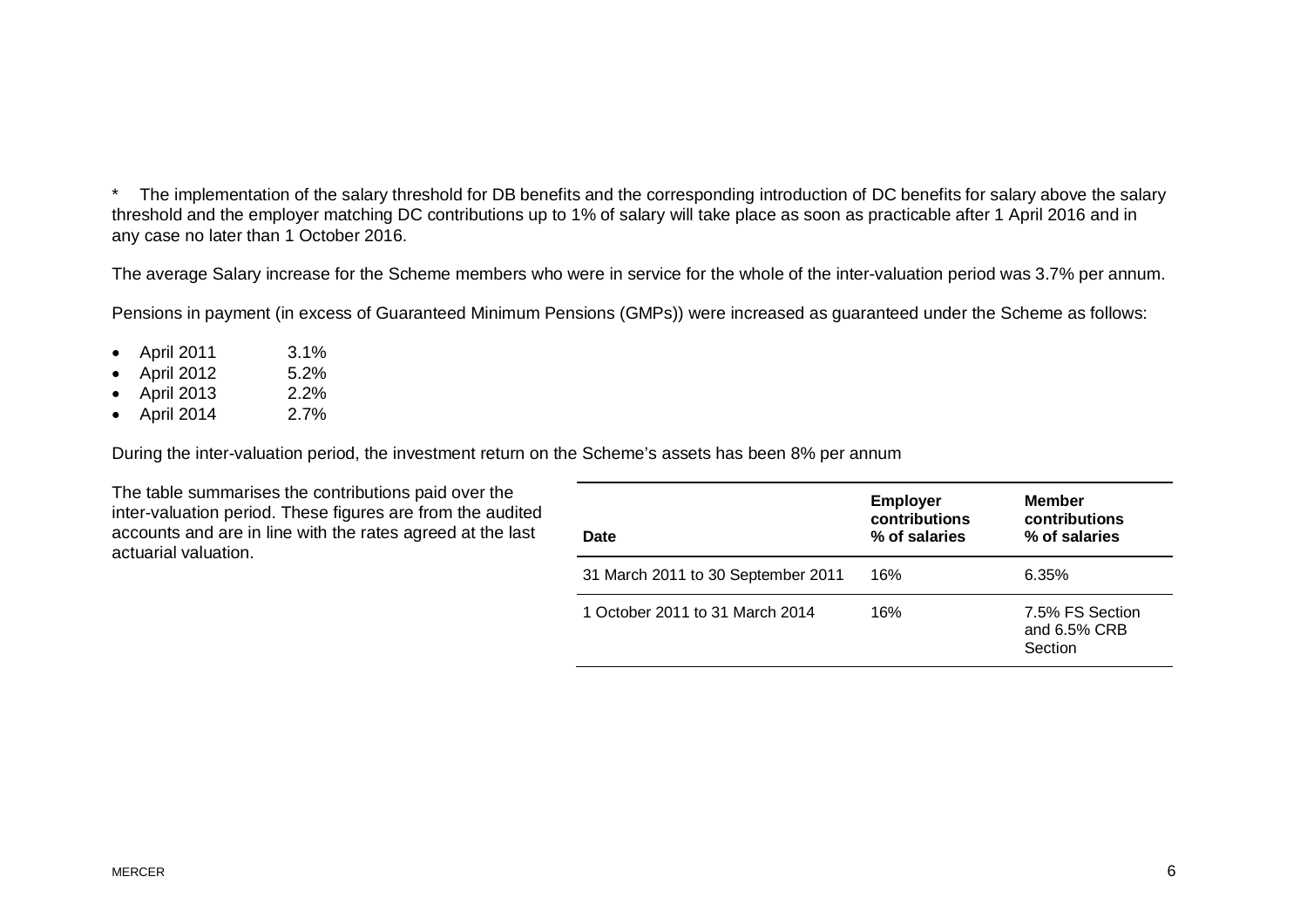### **3.2 Reasons for the change in funding position since the last actuarial valuation**

As noted in 2.1, the shortfall at the last valuation date was £2.9bn. The table below sets out the main reasons for the change in the shortfall between 31 March 2011and 31 March 2014.

|                                                                                                                                         | £bn    |
|-----------------------------------------------------------------------------------------------------------------------------------------|--------|
| Deficit as at 31 March 2011                                                                                                             | 2.9    |
| - Interest on deficit                                                                                                                   | 0.6    |
| - Deficit contributions                                                                                                                 | $-0.7$ |
| - Additional expected out-performance assumed in recovery plan                                                                          | $-0.6$ |
| - Reduction in gilt yields                                                                                                              | 7.6    |
| - Change in long-term inflation expectations                                                                                            | $-0.9$ |
| - Actual increases in pensionable salaries                                                                                              | $-0.3$ |
| - Actual increases to pensions in payment                                                                                               | Nil    |
| - Other membership experience                                                                                                           | $-0.4$ |
| - Impact of actual investment returns experience                                                                                        | $-2.1$ |
| - Increase in long term life expectancy improvement rate from 1.25% pa to 1.5% pa and change of base table from<br>CMI_2009 to CMI_2014 | 0.5    |
| - Reducing ill-health decrement to $\frac{2}{3}$ <sup>rds</sup> allowance                                                               | $-0.1$ |
| - Allowance for short-term salary increases in 2014 and 2015                                                                            | $-0.8$ |
| - Reduction in discount rate to 1.2% pa over 20 years                                                                                   | 3.1    |
| - Reduction in inflation risk premium from 0.3% pa to initially 0.2% pa reducing to 0.1% over 20 years                                  | 1.7    |
| - Removal of the final salary link with effect from 31 March 2016                                                                       | $-5.2$ |
| Deficit as at 31 March 2014                                                                                                             | 5.3    |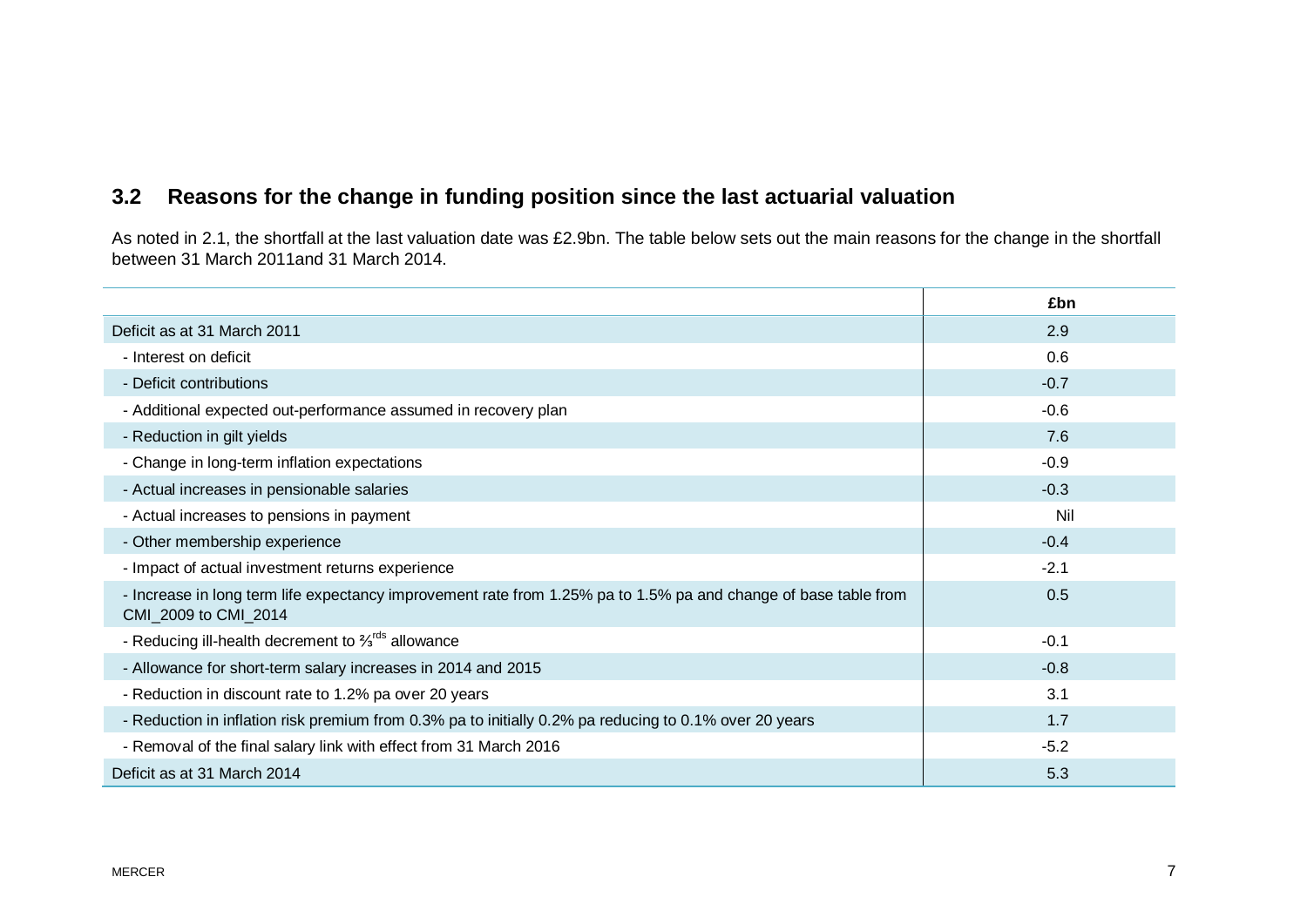# Projected future funding level and volatility

#### **4.1 Projected funding position at next actuarial valuation**

As part of this valuation, the Trustee has determined, after consultation with Universities UK, a recovery plan to pay off the shortfall by 31 March 2031. The next actuarial valuation will take place with an effective date no later than 31 March 2017. If experience up to that date is in line with the assumptions made for this current actuarial valuation and contributions are paid at the determined rates or amounts, the shortfall at 31 March 2017 would be £5bn, equivalent to a funding level of 91%.

#### **4.2 Material risks faced by the Scheme**

The Scheme is subject to some potentially material risks that are, to an extent, outside the Trustee's control, but could affect the funding level. Any material worsening of the funding level will mean more contributions are needed (either at an increased rate or at the same rate over a longer period) to be able to provide the benefits built up in the Scheme – unless experience acts in other ways to improve the funding level.

Overall the Trustee has developed parameters for managing the acceptable levels of risk, its "Financial Management Plan", which sets out in detail the interaction of its assessment of the employer's covenant, investment strategy and funding and the level of risk that it is prepared to operate within. It has also put in place governance and procedural structures to monitor and maintain the plan.

Examples of such risks, and how the Trustee manages them, are:

• If the Employer becomes unable to pay contributions or to make good deficits in the future, the Scheme's assets will be lower than expected and the funding level will be worse than expected. The Trustee regularly monitors the financial strength of the Employers.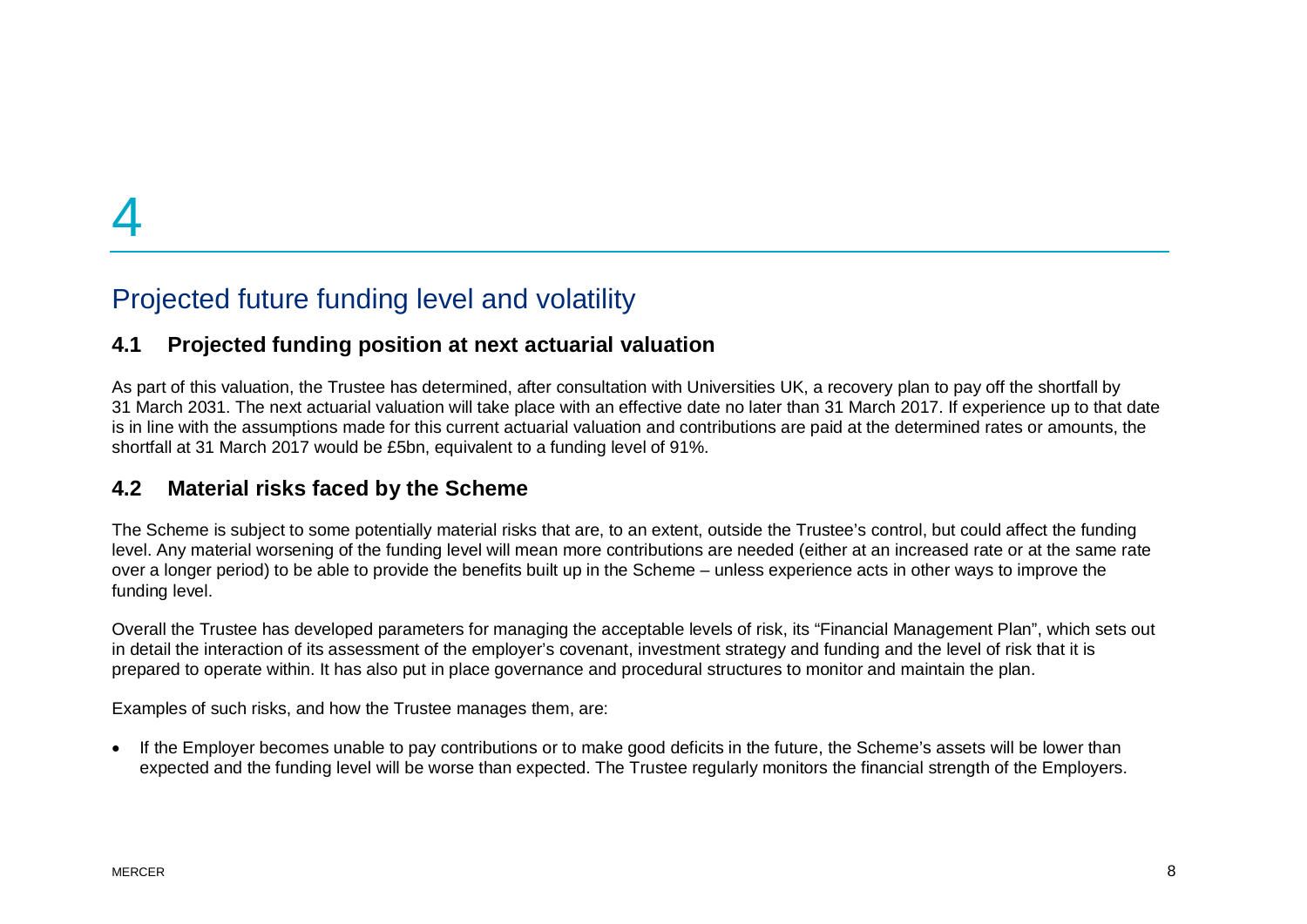- · If future investment returns on assets are lower than assumed in the valuation, the Scheme's assets will be lower, and the funding level worse, than expected. The Trustee has a process in place to monitor investment performance regularly, and it reviews the Scheme's investment strategy alongside each actuarial valuation. It has taken the following actions to mitigate (but not fully remove) the risk:
	- ─ The technical provisions assumptions make a provision for a gradual reduction in investment risk over a 20 year period based on the projected development of the size of the Scheme over that period. The Trustee has developed a plan to monitor investment strategy against that target reduction in investment risk and implement changes to investment strategy if considered appropriate based on a variety of indicators including the Scheme's funding position.
- · If gilt yields change such that the liability values increase by more (or decrease by less) than the assets, the funding level against the technical provisions and on the wind-up basis (see section 5) will be worse than expected. The Trustee has taken the following action to mitigate (but not fully remove) the risk:
	- ─ A proportion of the Scheme's assets are invested in gilts, which will help to offset some of the risk associated with movements in gilt yields.
- · If improvements in life expectancy are greater than assumed, the cost of benefits will increase because members are living longer than expected. This will mean the funding level will be worse than expected. The Trustee regularly reviews the Scheme's experience and ensure that the assumptions it makes about members' life expectancy take the most recent Scheme-specific information and research available into account.
- · If members make decisions about their options which increase the Scheme's liabilities, the funding level will be worse than expected. The Trustee regularly reviews the Scheme's experience and ensures that the treatment of member options remains appropriate with prudent costing assumptions.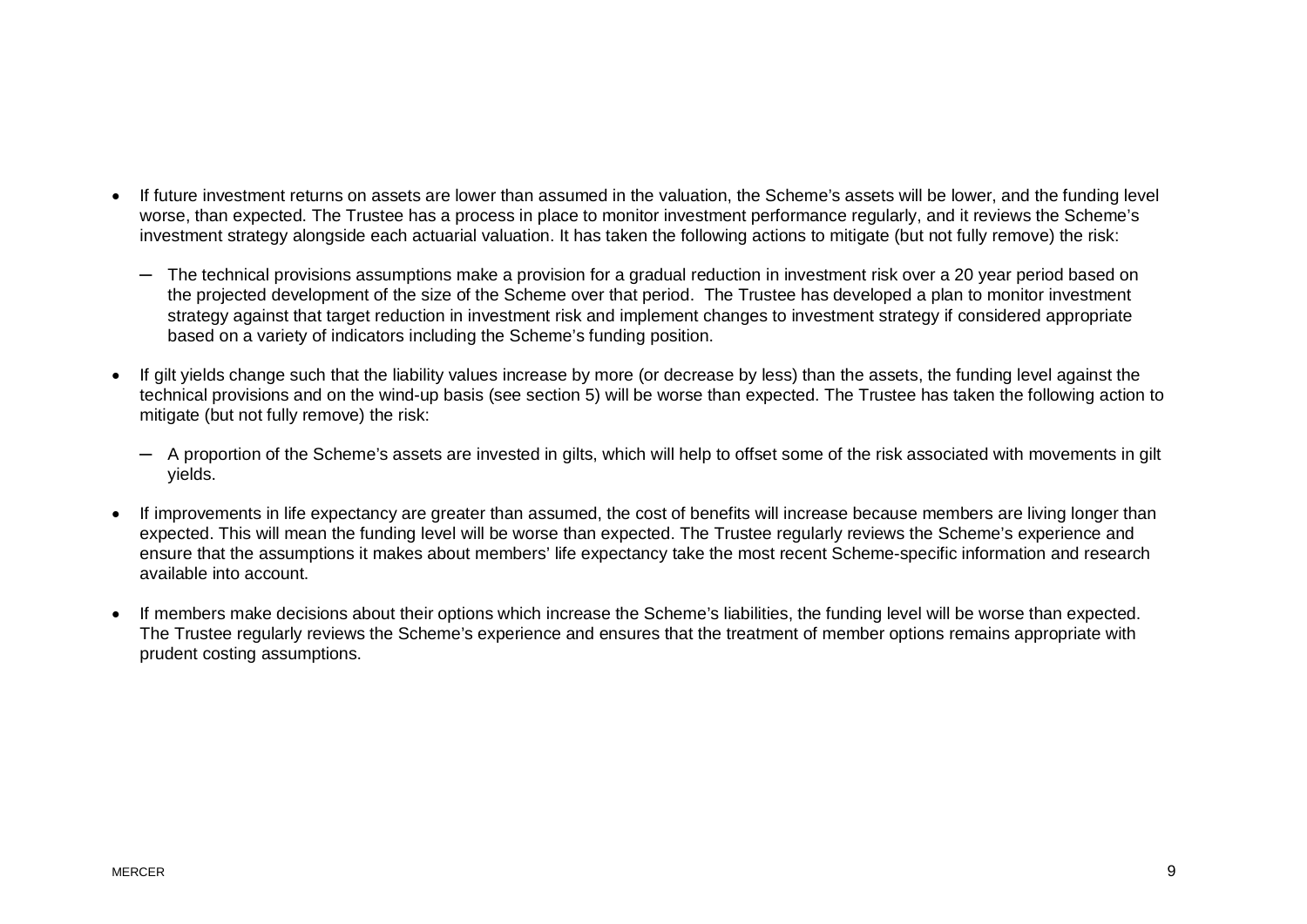#### **4.3 Sensitivity of funding position to changes in key assumptions**

The value placed on the Scheme's liabilities is critically dependent on the assumptions used to carry out the calculations. If future experience differs from the assumptions the Trustee has used after consulting with the Employers, then the projected future funding level will be different from the level described above in 4.1.

To illustrate how sensitive the funding level and overall contribution requirements are to experience being different from assumed, the table below shows how the valuation results at 31 March 2014 would have differed given small changes in the key assumptions (based on the new benefit structure).

|                                                                                  | <b>Change in Technical</b><br><b>Provisions deficit</b><br>£bn | Change in total (employer +<br>employee contribution rate)<br>% of salaries<br>17 year recovery period |
|----------------------------------------------------------------------------------|----------------------------------------------------------------|--------------------------------------------------------------------------------------------------------|
| Initial discount rate increased / reduced by 0.25% p.a.                          | $-/-E0.8bn$                                                    | $-/-0.5%$                                                                                              |
| Discount rate in 20 years' time increased / reduced by 0.25% p.a.                | $-/-£1.1bn$                                                    | $-1+2.1\%$                                                                                             |
| RPI inflation reduced / increased by 0.1% p.a.                                   | $-/-E0.8bn$                                                    | $-$ /+1.9%                                                                                             |
| Long-term life expectancy improvement trend increased to 1.75% p.a. <sup>1</sup> | $+£0.5bn$                                                      | $+0.8\%$                                                                                               |

 $1$  Corresponds to an increase in life expectancy of around a year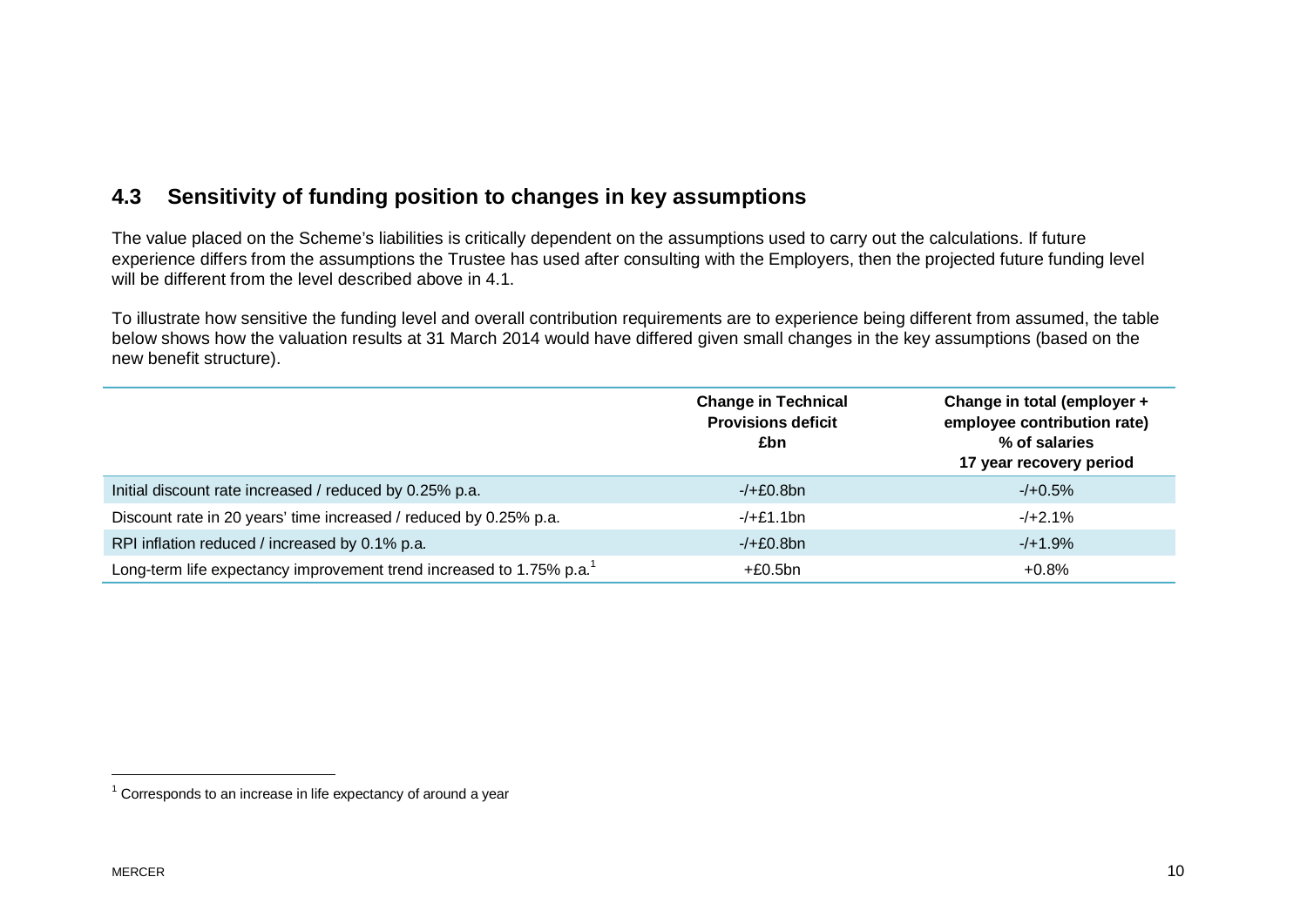## Wind-up position

In extreme circumstances if all of the Employers were to become insolvent or decide not to support the Scheme, the Trustee could decide to wind up the Scheme and secure the benefits built up with an insurance company. Insurance companies use different assumptions to the Trustee's technical provisions when calculating the value of the Scheme's liabilities and the price they would charge to provide the benefits.

The table on the right shows an estimate of the funding level of the Scheme at 31 March 2014 assuming all benefits were bought out with an insurer. The wind-up position at 31 March 2011 is also shown for comparison. The wind-up position is shown for information only, and does not mean that the Trustee or Employers are considering winding up the Scheme.

As the table shows, the Scheme would have had a shortfall of £35.7bn if it had been wound up at 31 March 2014. This means that, on average, members could only expect to receive 54% of the benefits earned to date (although the percentage coverage would differ between members depending on age and when their benefit was earned).

In practice, if the Scheme was wound up due to the Employers becoming insolvent, the members may be eligible for compensation from the Pension Protection Fund (PPF) if the Scheme's assets were less than needed to buy that compensation from an insurance company. If this was the case,

|                                    |                  | bn               |
|------------------------------------|------------------|------------------|
|                                    | 31 March<br>2014 | 31 March<br>2011 |
| Total assets                       | 41.6             | 32.4             |
| Liabilities:                       |                  |                  |
| Active members                     | 42.3             | 31.2             |
| Deferred pensioners                | 9.1              | 5.8              |
| Pensioners                         | 25.0             | 18.2             |
| <b>Expenses</b>                    | 0.9              | 2.1              |
| <b>Total liabilities</b>           | 77.3             | 57.3             |
| Past service surplus / (shortfall) | (35.7)           | (24.9)           |
| Funding level                      | 54%              | 57%              |

members could receive a higher proportion of the benefits they have earned to date. Further details of the compensation payable from the PPF are given in Appendix E.

If experience is in line with the assumptions and investment returns are as per the recovery plan, and contributions are paid at the determined rates or amounts, the shortfall projected at 31 March 2017 on a wind-up basis would be about £40bn, equivalent to a funding level of 57%.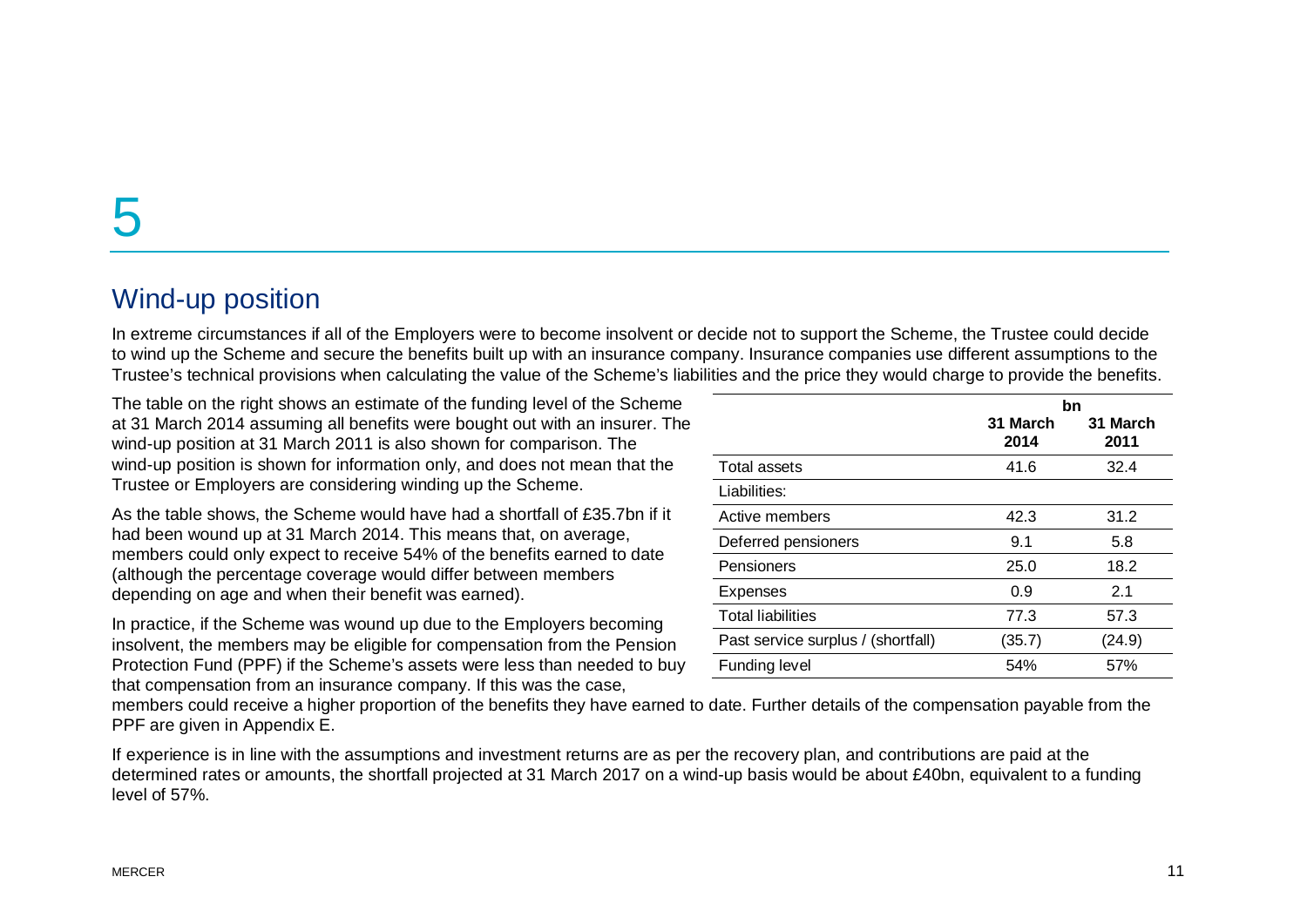# APPENDIX A

## Assumptions

#### **A.1 How the benefits are valued**

In order to calculate the liabilities, the Trustee needs to make assumptions about various factors that affect the cost of the benefits provided by the Scheme – for example, how long members will live, or the future level of inflation. The table below explains the key assumptions being made in the valuation.

| <b>Assumption</b>         | Why it is important and how it impacts on the liabilities                                                                                                                                                                                                                                                                                                                                                                                                                                                                                                                                                                                                                                     |
|---------------------------|-----------------------------------------------------------------------------------------------------------------------------------------------------------------------------------------------------------------------------------------------------------------------------------------------------------------------------------------------------------------------------------------------------------------------------------------------------------------------------------------------------------------------------------------------------------------------------------------------------------------------------------------------------------------------------------------------|
| Discount rate             | The majority of benefits in a pension scheme are paid many years in the future. In the period before the benefits are<br>paid, the Trustee invests the funds held by the Scheme with the aim of achieving a return on those funds. When<br>calculating how much money is needed now to make these benefit payments, it is appropriate to make allowance for<br>the investment return that is expected to be earned on these funds. This is known as "discounting".<br>The higher the investment return achieved, the less money needs to be set aside now to pay for benefits. The<br>calculation reflects this by placing a lower value on the liabilities if the "discount rate" is higher. |
| Inflation                 | Pensions in payment typically increase in line with price inflation, subject to a cap. Salary growth is also normally<br>linked to price inflation. A higher inflation assumption will, all other things being equal, lead to a higher value being<br>placed on the liabilities.                                                                                                                                                                                                                                                                                                                                                                                                              |
| Pensionable Salary growth | Pensions for active members are based on their salaries each year, so it is necessary to make an assumption about<br>future salary growth. The higher this assumption, the higher the value placed on the liabilities for active members<br>although the link to salary will cease from 31 March 2016. The contributions paid towards the deficit remain linked to<br>salary after 31 March 2016 and therefore a lower salary increase assumption would lead to a higher deficit<br>contribution rate.                                                                                                                                                                                        |
| Life expectancy           | Pensions are paid while the member (and potentially their spouse or partner) is alive. The longer people live, the<br>greater is the cost of providing a pension. Allowing for longer life expectancy therefore increases the liabilities.                                                                                                                                                                                                                                                                                                                                                                                                                                                    |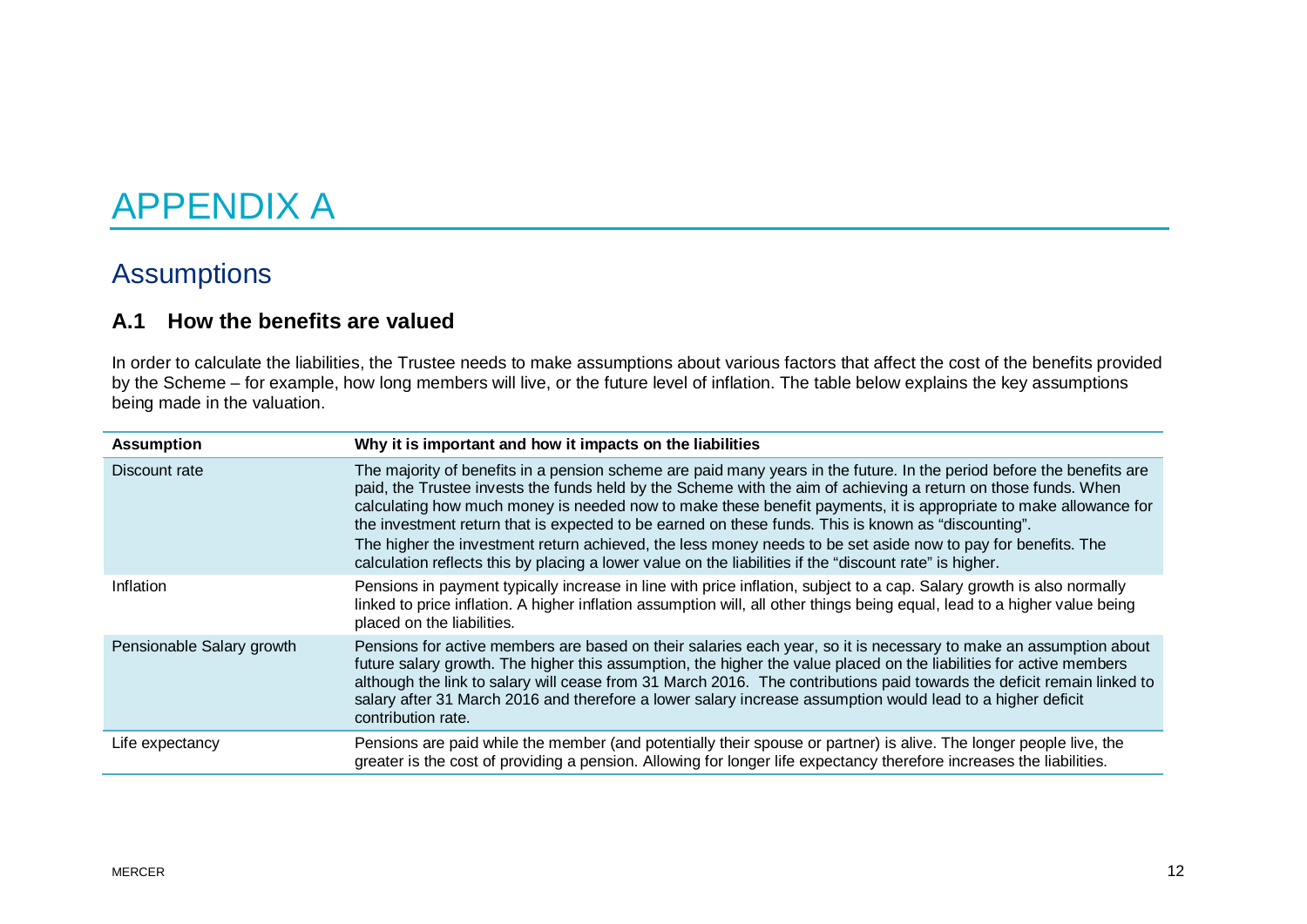The liabilities of the Scheme are calculated projecting forward all of the future benefit cash flows and discounting them back to the effective date of the valuation, using these assumptions. For example, the liability for a pensioner with no spouse or partner is calculated by estimating the amount of each pension payment they will receive in the future, multiplying by the probability that the member will still be alive by the date of each payment, and then discounting each payment back to the effective date of the valuation; and then summing up all of these discounted amounts. The liabilities for the whole Scheme are calculated by summing the liabilities for each of the individual members.

#### **A.2 Assumptions used to calculate technical provisions**

The tables below summarise the key assumptions used in the calculation of the technical provisions and those used for the 31 March 2011 actuarial valuation.

| <b>Principal actuarial assumptions</b>  | 31 March 2014                                                         | 31 March 2011                                                       |
|-----------------------------------------|-----------------------------------------------------------------------|---------------------------------------------------------------------|
| Investment return                       | 5.2% in year 1, decreasing linearly to<br>4.7% p.a. over 20 years     | 6.1% p.a.                                                           |
| Market derived price inflation          | 3.6% p.a.                                                             | 3.7% p.a.                                                           |
| Inflation risk premium                  | 0.2% in year 1, decreasing linearly to<br>$0.1\%$ p.a. over 20 years  | $0.3%$ p.a.                                                         |
| Price inflation - Retail Prices Index   | Market derived price inflation less<br>inflation risk premium         | Market derived price inflation less<br>inflation risk premium       |
| RPI/CPI gap                             | $0.8\%$ p.a.                                                          | $0.8\%$ p.a.                                                        |
| Price inflation - Consumer Prices Index | RPI assumption less RPI / CPI gap                                     | RPI assumption less RPI / CPI gap                                   |
| Salary increases                        |                                                                       |                                                                     |
| General pay growth<br>2)                | CPI in year 1, CPI +1% in year 2 and<br>$RPI + 1.0\%$ p.a. thereafter | RPI + $0.25\%$ p.a. in years 1 to 3,<br>$RPI + 1\%$ p.a. thereafter |
| Salary scale for past service<br>3)     | Scale adopted (in first two years) reflecting                         | Scale adopted reflecting recent experience                          |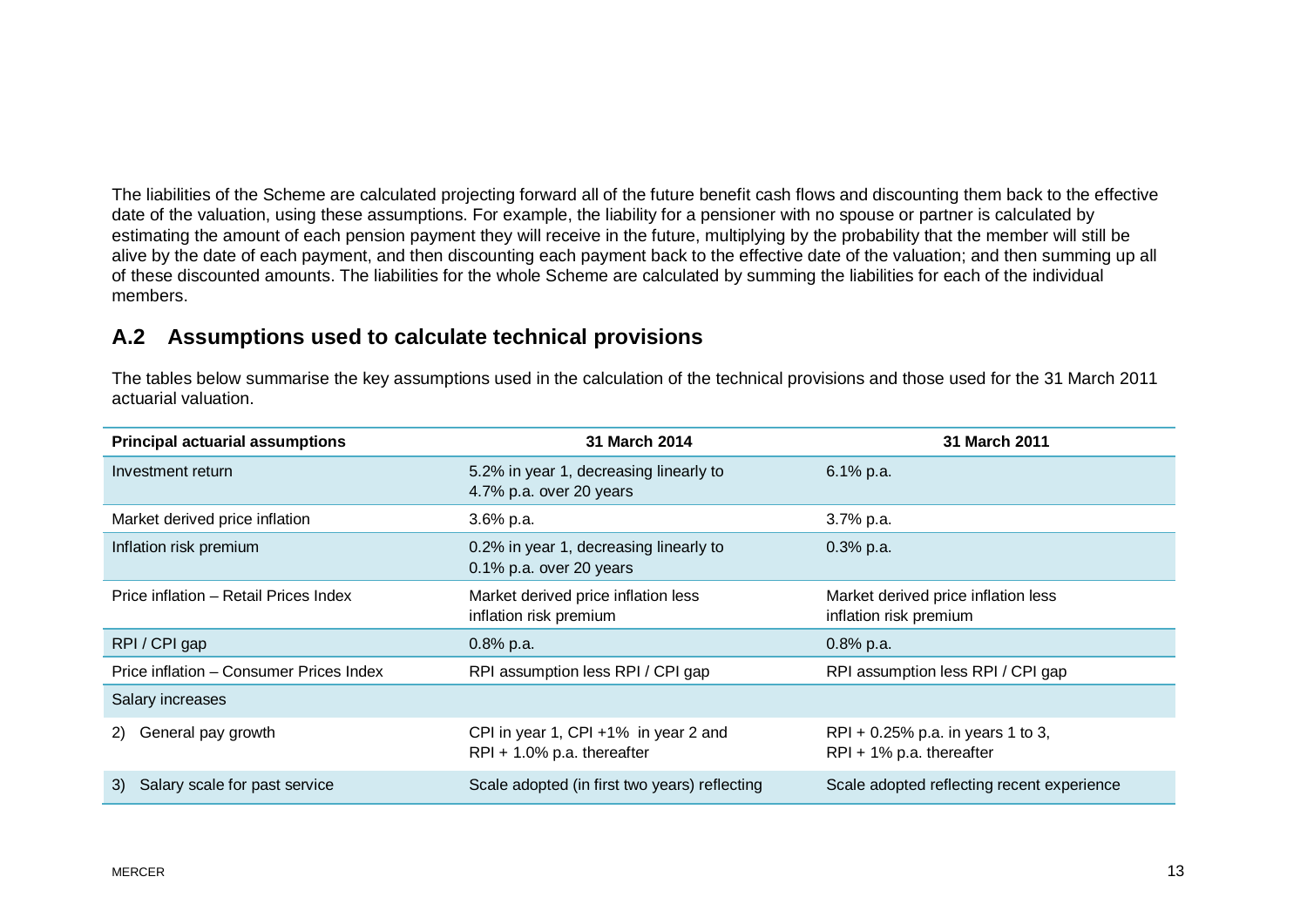| <b>Principal actuarial assumptions</b> | 31 March 2014                                                                                                                  |                     | 31 March 2011                                                                           |                     |
|----------------------------------------|--------------------------------------------------------------------------------------------------------------------------------|---------------------|-----------------------------------------------------------------------------------------|---------------------|
|                                        | recent experience                                                                                                              |                     |                                                                                         |                     |
| Salary scale for future service<br>4)  | N/A                                                                                                                            |                     | Scale adopted reflecting longer term expectation                                        |                     |
| Pension increases in payment           | CPI assumption (for both pre and post 2011<br>benefits)                                                                        |                     | RPI in years 1 to 3 then CPI assumption (for both<br>pre and post 2011 benefits)        |                     |
| Mortality base table                   | 98% of SAPS S1NA "light" YOB unadjusted for<br>males and 99% of SAPS S1NA "light" YOB with a<br>-1 year adjustment for females |                     | SAPS S1NA "light" YOB unadjusted for males<br>and with a -1 year adjustment for females |                     |
| Future improvements to mortality       | CMI_2014 with a long term rate of 1.5% p.a.                                                                                    |                     | CMI_2009 with a long term rate of 1.25% p.a.                                            |                     |
| Retirement age (active members)        | 62 (accrued service)                                                                                                           | 65 (future service) | 62 (accrued service)                                                                    | 65 (future service) |
| Ill health retirement:                 |                                                                                                                                |                     |                                                                                         |                     |
| Males                                  | 20.9% of LG 59/60 table for male lives                                                                                         |                     | 31.4% of LG 59/60 table for male lives                                                  |                     |
|                                        | Sample rates of ill health retirement<br>(% leaving p.a.):                                                                     |                     | Sample rates of ill health retirement<br>$%$ leaving $p.a.$ ):                          |                     |
|                                        | Age 35                                                                                                                         | 0.01                | Age 35                                                                                  | 0.01                |
|                                        | <b>Age 45</b>                                                                                                                  | 0.04                | Age 45                                                                                  | 0.06                |
|                                        | Age 55                                                                                                                         | 0.14                | Age 55                                                                                  | 0.21                |
| Females                                | 13.3% of LG 59/60 table for female lives                                                                                       |                     | 20% of LG 59/60 table for female lives                                                  |                     |
|                                        | Sample rates of ill health retirement<br>(% leaving p.a.):                                                                     |                     | Sample rates of ill health retirement<br>(% leaving p.a.):                              |                     |
|                                        | Age 35                                                                                                                         | 0.01                | Age 35                                                                                  | 0.01                |
|                                        | Age 45                                                                                                                         | 0.05                | Age 45                                                                                  | 0.08                |
|                                        | Age 55                                                                                                                         | 0.25                | Age 55                                                                                  | 0.37                |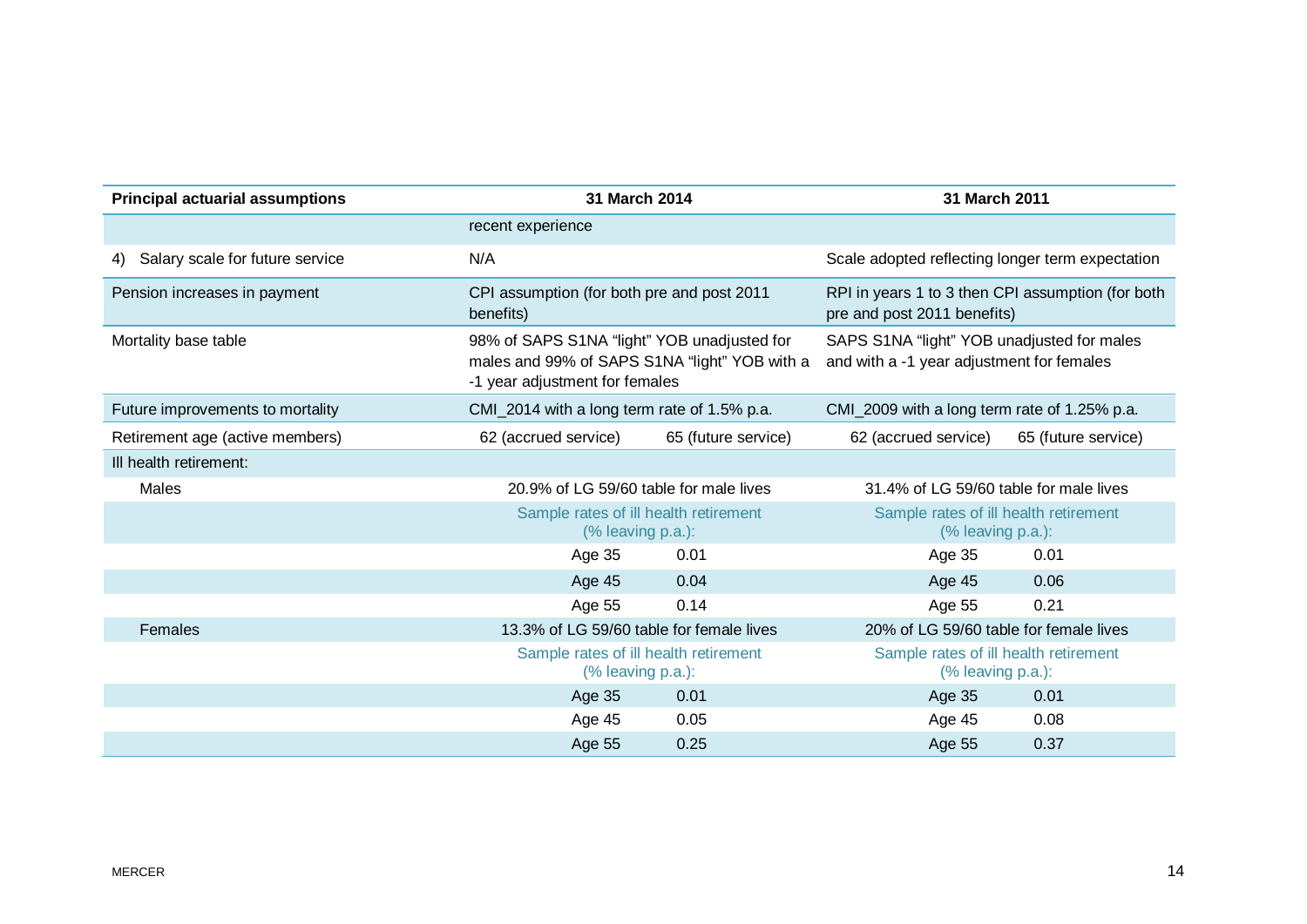| <b>Principal actuarial assumptions</b> | 31 March 2014                                |                                                                                                       | 31 March 2011                                                                                                   |        |
|----------------------------------------|----------------------------------------------|-------------------------------------------------------------------------------------------------------|-----------------------------------------------------------------------------------------------------------------|--------|
| Withdrawals:                           |                                              |                                                                                                       |                                                                                                                 |        |
| Males                                  |                                              | 270% of LG 59/60 table for male lives                                                                 | 270% of LG 59/60 table for male lives                                                                           |        |
|                                        | Sample rates of withdrawal (% leaving p.a.): |                                                                                                       | Sample rates of withdrawal (% leaving p.a.):                                                                    |        |
|                                        | Age 25                                       | 14.42                                                                                                 | Age 25                                                                                                          | 14.42  |
|                                        | Age 35                                       | 9.19                                                                                                  | Age 35                                                                                                          | 9.19   |
|                                        | Age 45                                       | 3.79                                                                                                  | Age 45                                                                                                          | 3.79   |
| Females                                |                                              | 113% of LG 59/60 table for female lives                                                               | 113% of LG 59/60 table for female lives                                                                         |        |
|                                        | Sample rates of withdrawal (% leaving p.a.): |                                                                                                       | Sample rates of withdrawal (% leaving p.a.):                                                                    |        |
|                                        | Age 25                                       | 19.28                                                                                                 | Age 25                                                                                                          | 19.28  |
|                                        | Age 35                                       | 11.40                                                                                                 | Age 35                                                                                                          | 11.40  |
|                                        | Age 45                                       | 3.83                                                                                                  | Age 45                                                                                                          | 3.83   |
| Proportions married:                   |                                              |                                                                                                       |                                                                                                                 |        |
| <b>Males</b>                           |                                              | 109% of ONS 2008 tables for male lives                                                                | 109% of ONS 2008 tables for male lives                                                                          |        |
|                                        | death:                                       | Sample proportions of members with an eligible<br>spouse/partner at the time of retirement or earlier | Sample proportions of members with an eligible<br>spouse/partner at the time of retirement or earlier<br>death: |        |
|                                        | Age 25                                       | 10.90%                                                                                                | Age 25                                                                                                          | 10.90% |
|                                        | Age 35                                       | 53.41%                                                                                                | Age 35                                                                                                          | 53.41% |
|                                        | Age 45                                       | 69.76%                                                                                                | Age 45                                                                                                          | 69.76% |

Females 109% of ONS 2008 tables for male lives 109% of ONS 2008 tables for male lives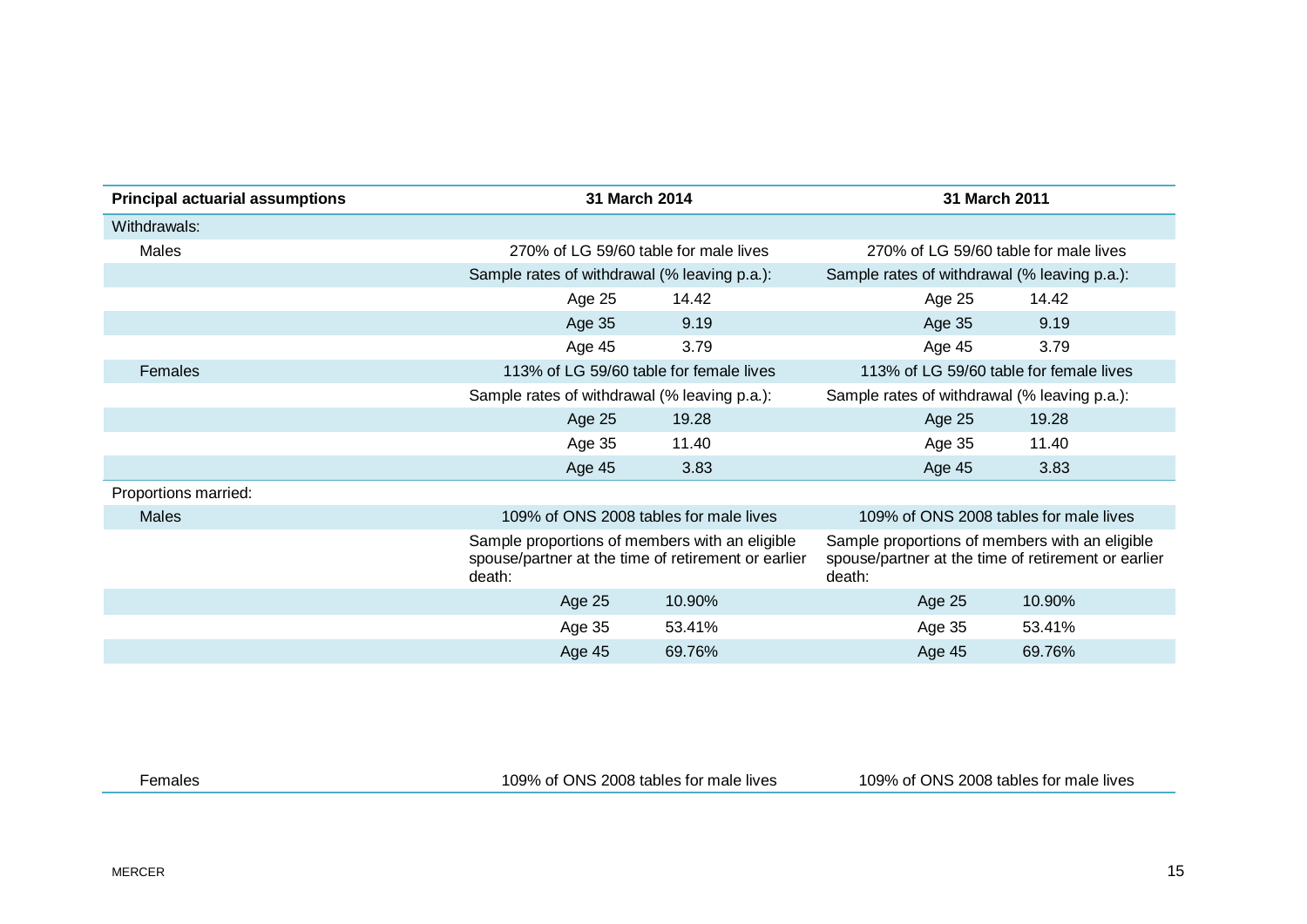| <b>Principal actuarial assumptions</b> |                                                                                      | 31 March 2014                                                                                                   |                                                                                      | 31 March 2011                                                                                         |
|----------------------------------------|--------------------------------------------------------------------------------------|-----------------------------------------------------------------------------------------------------------------|--------------------------------------------------------------------------------------|-------------------------------------------------------------------------------------------------------|
|                                        | death:                                                                               | Sample proportions of members with an eligible<br>spouse/partner at the time of retirement or earlier<br>death: |                                                                                      | Sample proportions of members with an eligible<br>spouse/partner at the time of retirement or earlier |
|                                        | Age 25                                                                               | 10.90%                                                                                                          | Age 25                                                                               | 10.90%                                                                                                |
|                                        | Age 35                                                                               | 53.41%                                                                                                          | Age 35                                                                               | 53.41%                                                                                                |
|                                        | Age 45                                                                               | 69.76%                                                                                                          | Age 45                                                                               | 69.76%                                                                                                |
| Spouse's age                           | Surviving spouses/partners are 3 years younger<br>than their deceased spouse/partner |                                                                                                                 | Surviving spouses/partners are 3 years younger<br>than their deceased spouse/partner |                                                                                                       |

The mortality assumptions used for the 31 March 2014 valuation result in the following life expectancies. This information may be useful to the Trustee when completing the annual scheme return.

|                                                | <b>Cohort</b> | <b>Period</b> |
|------------------------------------------------|---------------|---------------|
| Life expectancy for a male aged 65 now         | 24.2          | 22.1          |
| Life expectancy at 65 for a male aged 45 now   | 26.2          | n/a           |
| Life expectancy for a female aged 65 now       | 26.3          | 24.0          |
| Life expectancy at 65 for a female aged 45 now | 28.6          | n/a           |

These assumptions have been selected by the Trustee to reflect its funding objective, after consulting with the Employers. In setting the assumptions the Trustee has assumed that the Scheme is ongoing (i.e. it is not in the process of being wound up). In particular, the assumptions allow for future salary increases for active members' benefits through to 1 April 2016. The Trustee's stated funding objective (which has also been consulted on with the Employer and Union) is to reach a position where the assets are sufficient to fully cover the technical provisions by 31 March 2031.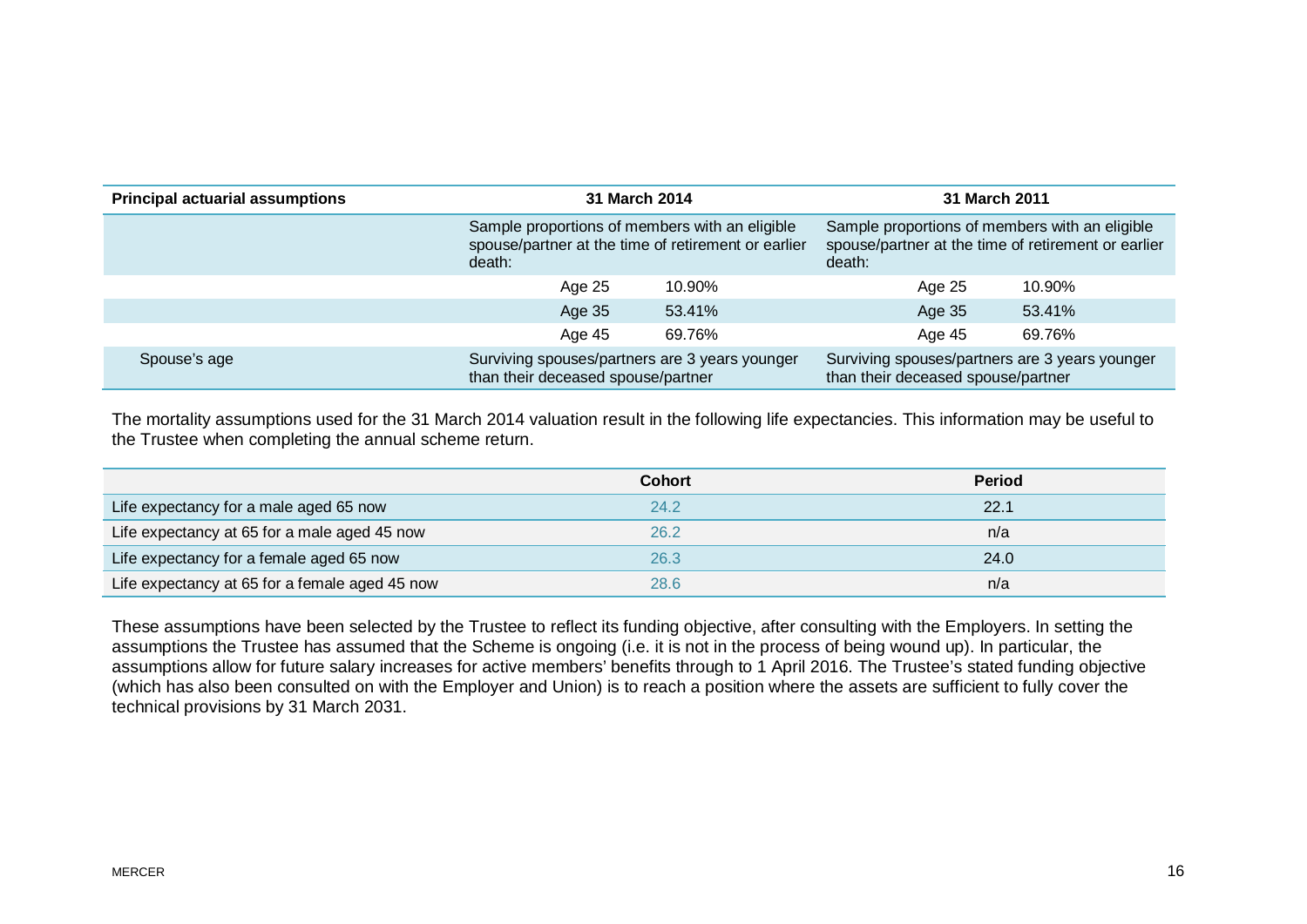#### **A.3 Assumptions used to calculate future service cost**

The assumptions used to calculate the cost of future DB benefit accrual are the same as those used to calculate the technical provisions. An assumption is also made that 80% of members will take up the employer matching contribution of 1% of salary to the DC section.

#### **A.4 Assumptions used to calculate the wind-up position**

The wind-up position looks at the Scheme's funding on the assumption that it had been discontinued on the valuation date and the benefits bought out with an insurance company. In doing this, it is assumed that no further benefits accrue, no further contributions are paid and active members are entitled to benefits on the basis they had left service on the valuation date. There is no allowance for any discretionary benefits being paid in the future.

The wind-up position has been estimated using Mercer's experience of recent buyout quotations and our understanding of the factors affecting this market. Detailed analysis of the reserves that would need to be held by an insurance company has not been carried out. Consideration has been given to the market terms for the financial instruments in which insurance companies would be expected to invest. An approximate allowance has been made for the reserves an insurance company would maintain to cover the risks involved and the statutory reserving requirements. The results are, therefore, only a guide to the wind-up position and should not be taken as a quotation. Market changes, both in interest rates and in supply and demand for buyout business, mean that if a buyout ultimately proceeds, actual quotations may differ.

The wind-up funding level is only an estimate since it is not based on an actual quotation. The true position could only be established by completing a buyout.

The tables overleaf set out the assumptions used to assess the funding level in the event of the Scheme being wound up. The assumptions used at 31 March 2011 are also shown for comparison.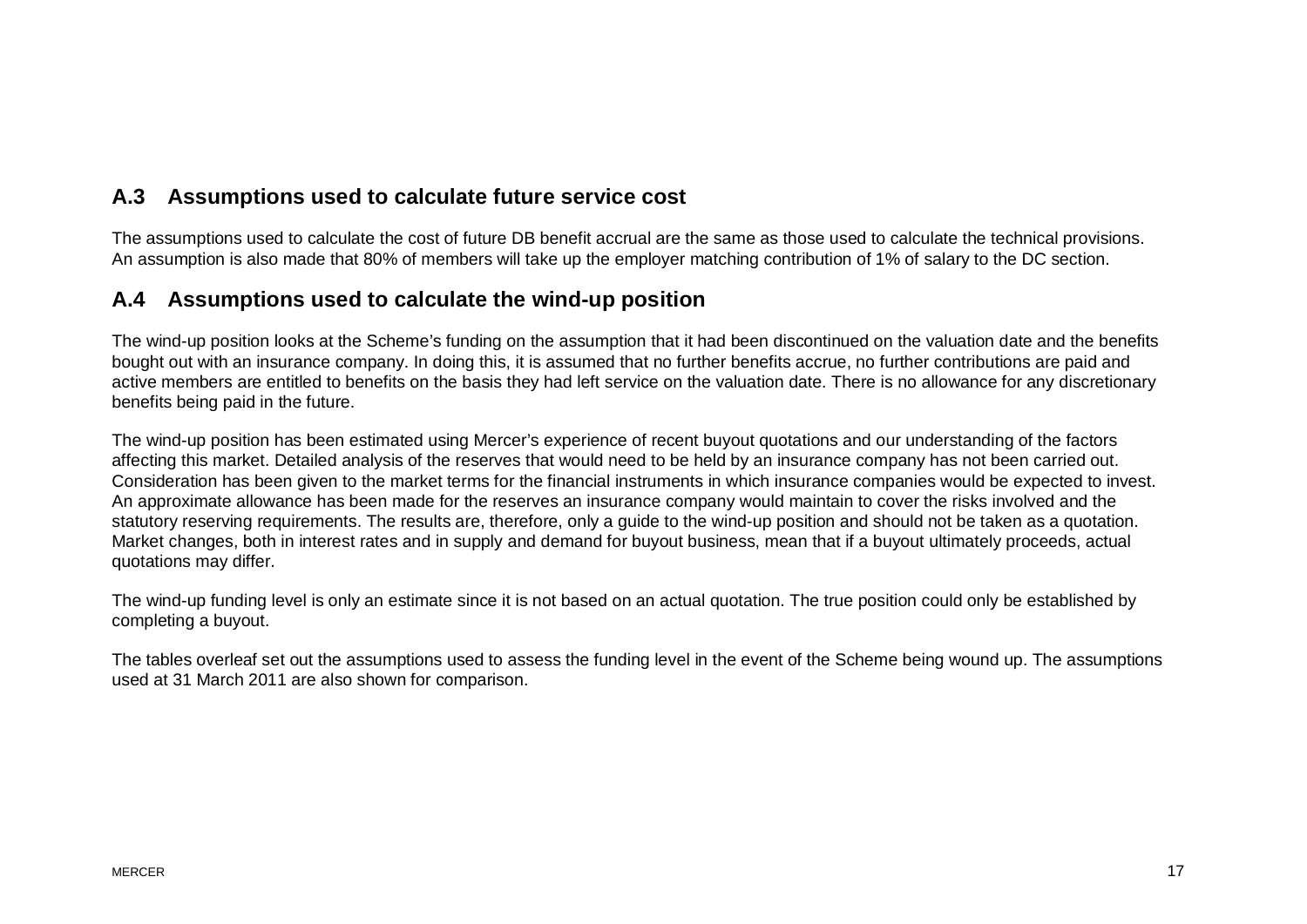| <b>Assumption</b>                                                                                                                     | 31 March 2014                                                                                                                                                                                                         |                           | 31 March 2011                                                        |                              |
|---------------------------------------------------------------------------------------------------------------------------------------|-----------------------------------------------------------------------------------------------------------------------------------------------------------------------------------------------------------------------|---------------------------|----------------------------------------------------------------------|------------------------------|
|                                                                                                                                       | <b>Non-Pensioners</b>                                                                                                                                                                                                 | <b>Pensioners</b>         | <b>Non-Pensioners</b>                                                | <b>Pensioners</b>            |
| Discount rate:<br>Pre-retirement (under 15 years to retirement)<br>Pre-retirement (15 years or more to retirement)<br>Post retirement | $3.6\%$ p.a.<br>3.1% p.a.<br>$3.4\%$ p.a.                                                                                                                                                                             | N/A<br>N/A<br>$3.3%$ p.a. | $3.7%$ p.a.<br>3.7% p.a.<br>4.5% p.a.                                | N/A<br>N/A<br>4.5% p.a.      |
| Revaluation in deferment:                                                                                                             | 3.4% p.a.                                                                                                                                                                                                             | n/a                       | 3.9% p.a.                                                            | n/a                          |
| Pension increases:<br>Pre 2011:<br>Post 2011:<br>Mortality:                                                                           | 4.1% p.a.<br>3.9% p.a.<br>SAPS S1NA ["light"] YOB unadjusted for                                                                                                                                                      | 3.4% p.a.<br>$3.25%$ p.a. | $3.9%$ p.a.<br>$3.9%$ p.a.<br>SAPS S1NA ["light"] YOB unadjusted for | $3.6\%$ p.a.<br>$3.6\%$ p.a. |
| Base table                                                                                                                            | males and with a -1 year adjustment for<br>males and with a -1 year adjustment for<br>females<br>females                                                                                                              |                           |                                                                      |                              |
| Future improvements                                                                                                                   | CMI_2012 with a long term rate of 1.5% p.a.<br>Medium cohort projections with 1.5%<br>for females and 2% p.a. for males<br>minimum improvement p.a.                                                                   |                           |                                                                      |                              |
| Expenses:<br>Wind-up (% of liabilities)                                                                                               | 2% of liabilities plus 3% of the assets (in<br>3% up to £50m; plus<br>respect of the cost of transitioning assets plus<br>2% between £50m and £100m; plus 1% over<br>Trustee and insurance company expenses)<br>£100m |                           |                                                                      |                              |
| Benefit installation/payment                                                                                                          | Per non-pensioner member: £500<br>N/A<br>per pensioner (dependent on age):<br>Under 60<br>£450<br>60 to 70<br>£400<br>£300<br>70 to 80<br>80 or over £250                                                             |                           |                                                                      |                              |

As the Trustee's current investment policy includes investment in different assets than would typically be held by an insurer, the wind-up position on a given date may be significantly different from the position estimated at the valuation date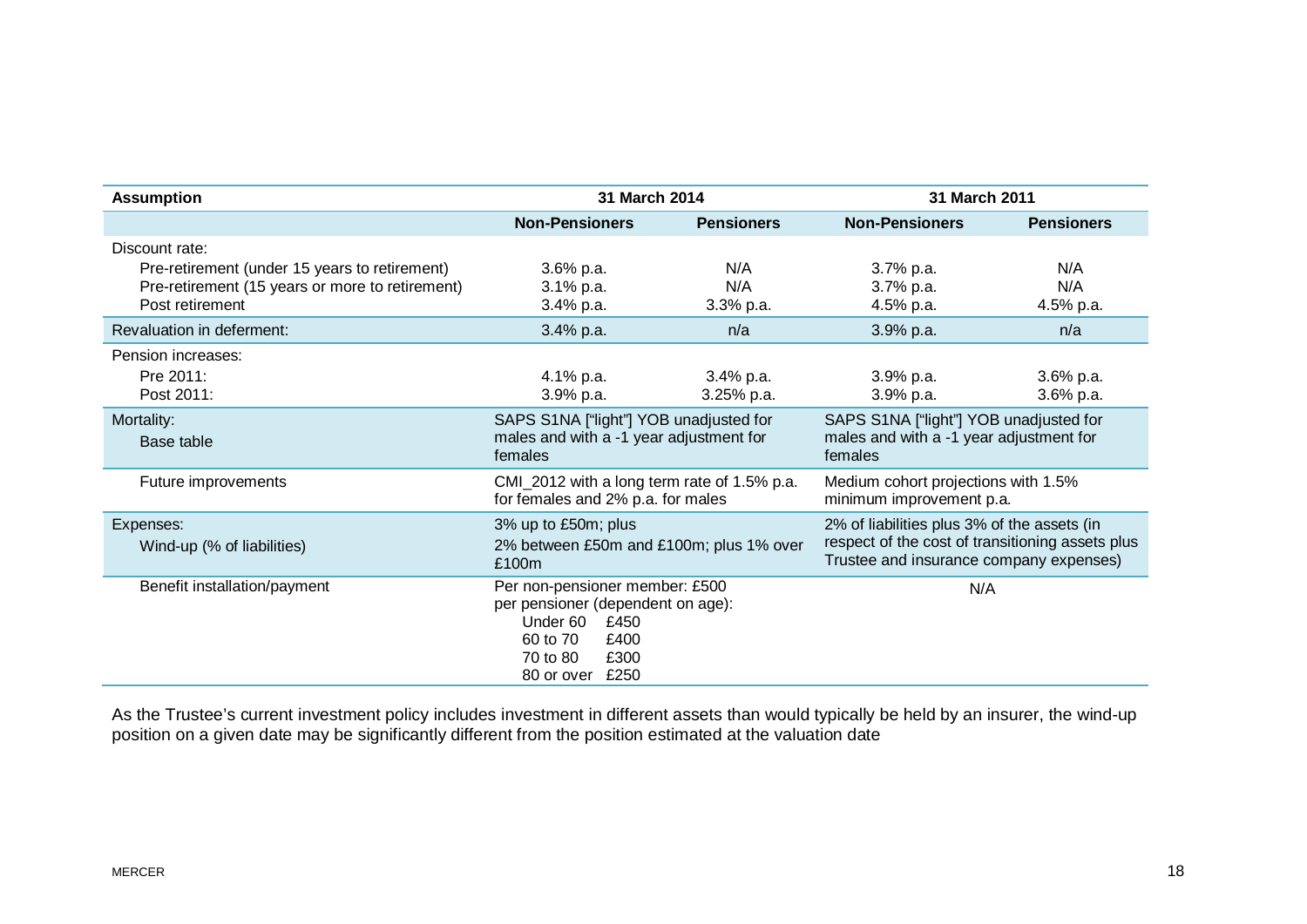# APPENDIX B

## Summary membership data

The membership data is summarised in the table, with figures at the previous valuation shown for comparison.

Data in relation to members of the Scheme were supplied by USS. The accuracy of the data provided has been relied on. While reasonableness checks on the data have been carried out, they do not guarantee the completeness or the accuracy of the data. Consequently Mercer does not accept any liability in respect of its advice where it has relied on data that is incomplete or inaccurate.

- \* At 2011, 3,658 actives were missing from the data taking the total number of actives to 139,905. The data in the table is in respect of the known active members only.
- \*\* In respect of final salary section members only.
- \*\*\* There were 931 children in receipt of a pension (987 in 2011) excluded from the numbers shown.

|                                                                 | 31 March 2014 | 31 March 2011 |
|-----------------------------------------------------------------|---------------|---------------|
| <b>Active members</b>                                           |               |               |
| Number                                                          | 167,545       | 136,247*      |
| Total Pensionable Salaries (£m p.a.)                            | 7,159         | 5,845         |
| Average Pensionable Salary (£ p.a.)                             | 42,729        | 42,900        |
| Average age                                                     | 43.8          | 43.8          |
| Average past service **                                         | 12.5          | 10.4          |
| <b>Deferred pensioners</b>                                      |               |               |
| Number                                                          | 110,430       | 91,048        |
| Total deferred pensions revalued to<br>valuation date (£m p.a.) | 262           | 179           |
| Average deferred pension (£ p.a.)                               | 2,373         | 1,966         |
| Average age                                                     | 45.1          | 44.5          |
| <b>Pensioners including dependents ***</b>                      |               |               |
| Number                                                          | 70,380        | 59,554        |
| Total pensions payable (£m p.a.)                                | 1,202         | 1,002         |
| Average pension (£ p.a.)                                        | 17,079        | 16,825        |
| Average age                                                     | 71.1          | 70.7          |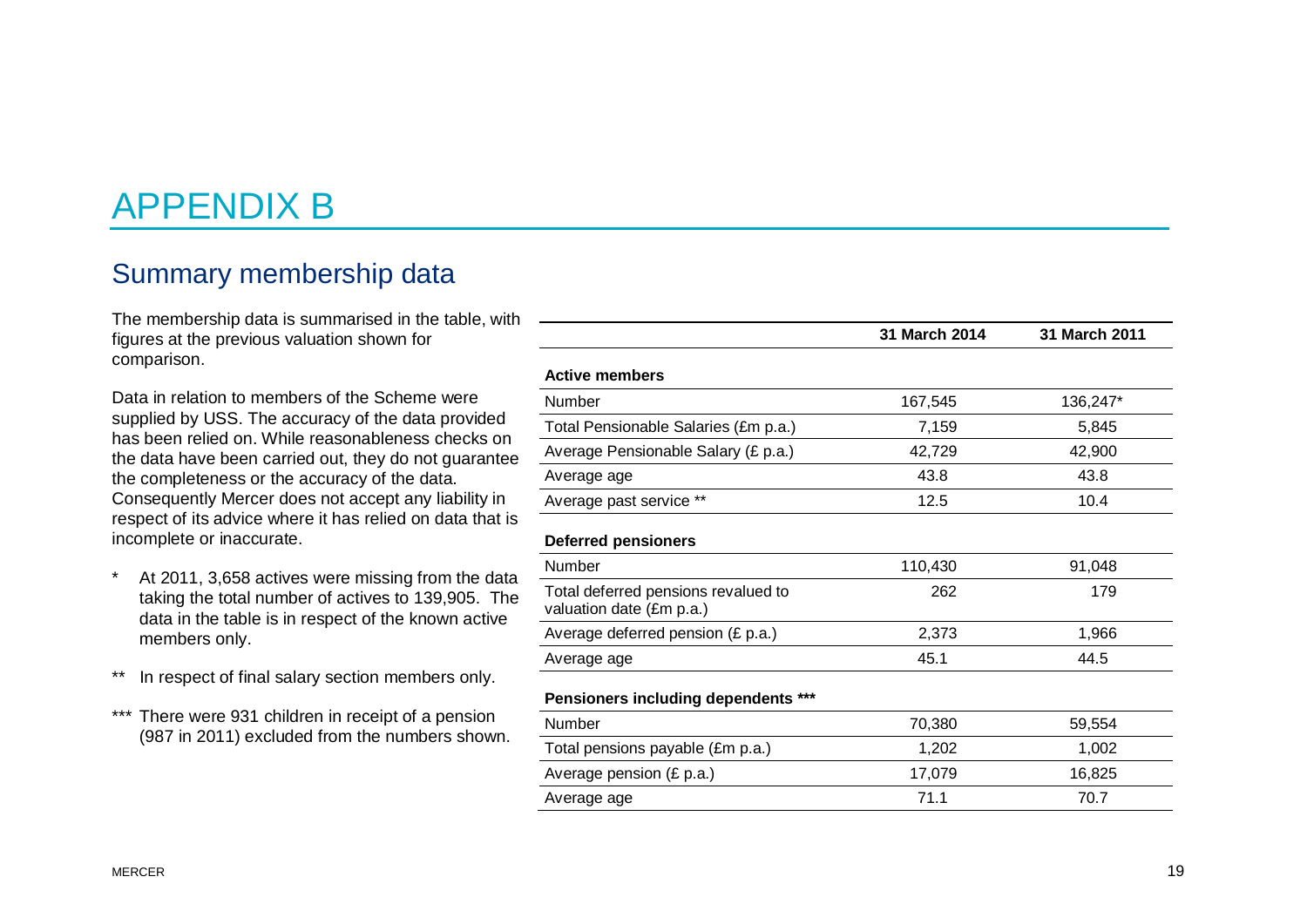# APPENDIX C

### Assets

The market value of the Scheme's assets (excluding additional voluntary contributions (AVCs) which are separately invested) was £41,604.6 million on the valuation date.

The Trustee's investment strategy is to proportion the Scheme's assets by asset class as shown in the table below. The actual distribution of assets will vary over time due to changes in financial markets. The table also shows the distribution of assets at the valuation date.

The Trustee also holds additional voluntary contributions (AVCs), which are separately invested. These assets have been excluded from the market value shown as they exactly match the value of the benefits they cover.

The details of the assets at the valuation date and the financial transactions during the inter-valuation period have been obtained from the audited accounts for the Scheme.

|                                       | <b>Investment</b><br>strategy | Actual market value of assets<br>at 31 March 2014 |        |
|---------------------------------------|-------------------------------|---------------------------------------------------|--------|
|                                       | %                             | £m                                                | %      |
| <b>Equities:</b>                      |                               |                                                   |        |
| UK                                    | $-47$                         | 6,379.0                                           | 15.3   |
| Overseas                              |                               | 11,774.1                                          | 28.3   |
| <b>Bonds:</b>                         |                               |                                                   |        |
| <b>Global Government</b>              |                               | 6,843.2                                           | 16.4   |
| Liability Hedging Portfolio           | $\{27\}$                      | 2,745.9                                           | 6.6    |
| Investment Grade Credit               |                               | 998.5                                             | 2.4    |
| <b>Emerging Market Debt</b>           |                               | 1,248.1                                           | 3.0    |
| <b>Property</b>                       | $\overline{7}$                | 2,707.1                                           | 6.6    |
| <b>Alternatives</b>                   | 19                            | 7,988.1                                           | 19.2   |
| <b>Cash deposits / Other</b>          |                               | $-499.3$                                          | $-1.2$ |
| Net current assets /<br>(liabilities) | $\mathbf{0}$                  | 88.6                                              | 0.2    |
| <b>Tactical Asset Allocation</b>      | $\Omega$                      | 1,331.3                                           | 3.2    |
| Total                                 | 100                           | 41,604.6                                          | 100.0  |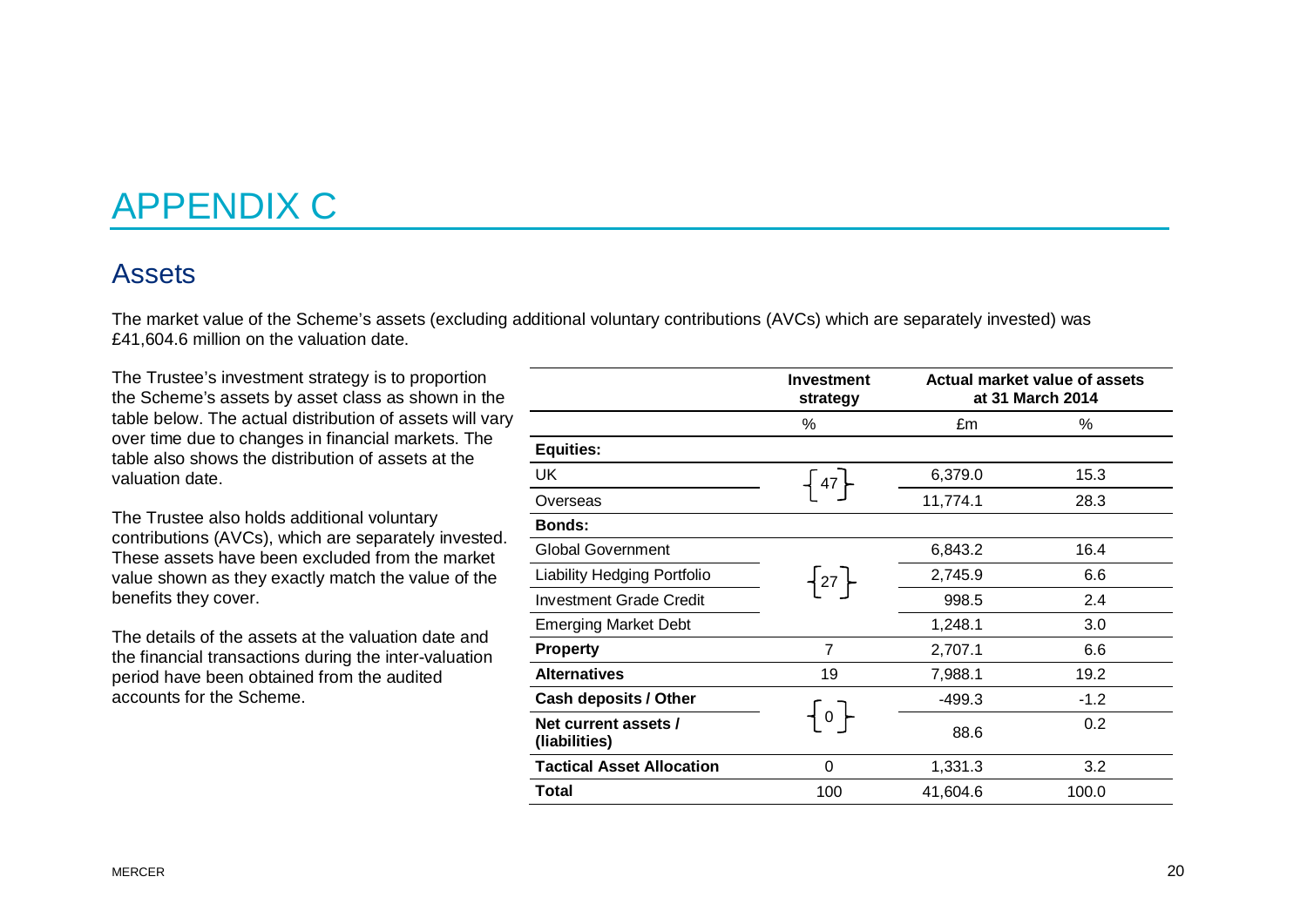# APPENDIX D

# Benefit Summary

The benefits valued as at 31 March 2014 are as set out in the benefit summary provided to the Trustee in an email dated 18 August 2014. This broadly reflects the benefits communicated to members via membership booklets, announcements and correspondence outlining special terms where applicable.

The valuation also takes into account changes to benefits to be introduced with effect from 1 April 2016 (the implementation date) or, for certain benefit changes, as soon as practicable after that date (see below) namely:

- · For Final Salary section members accrued entitlement up to 31 March 2016 be calculated using pensionable salary and pensionable service immediately prior to this date. Going forwards, those accrued benefits will revalue in line with increases in official pensions which for the purposes of this valuation is assumed to be in line with CPI (subject to certain limits when CPI exceeds 5%).
- · Future defined benefit accrual after 1 April 2016 will be on a CARE basis for all members after implementation date with a pension accrual of  $1/75<sup>th</sup>$  – and a cash lump sum of 3/75ths - of salary for each year of service in respect of salary up to a salary threshold\*. initially £55,000 per annum.
- · Member contributions will increase to 8% of salary.
- · A new defined contribution benefit\* for salary in excess of the salary threshold, at a total level of 20% (including a member contribution rate of 8%) of salary in excess of the salary threshold.
- · Optional additional contributions\* into defined contribution section of which the first 1% of salary is to be matched by the Employer.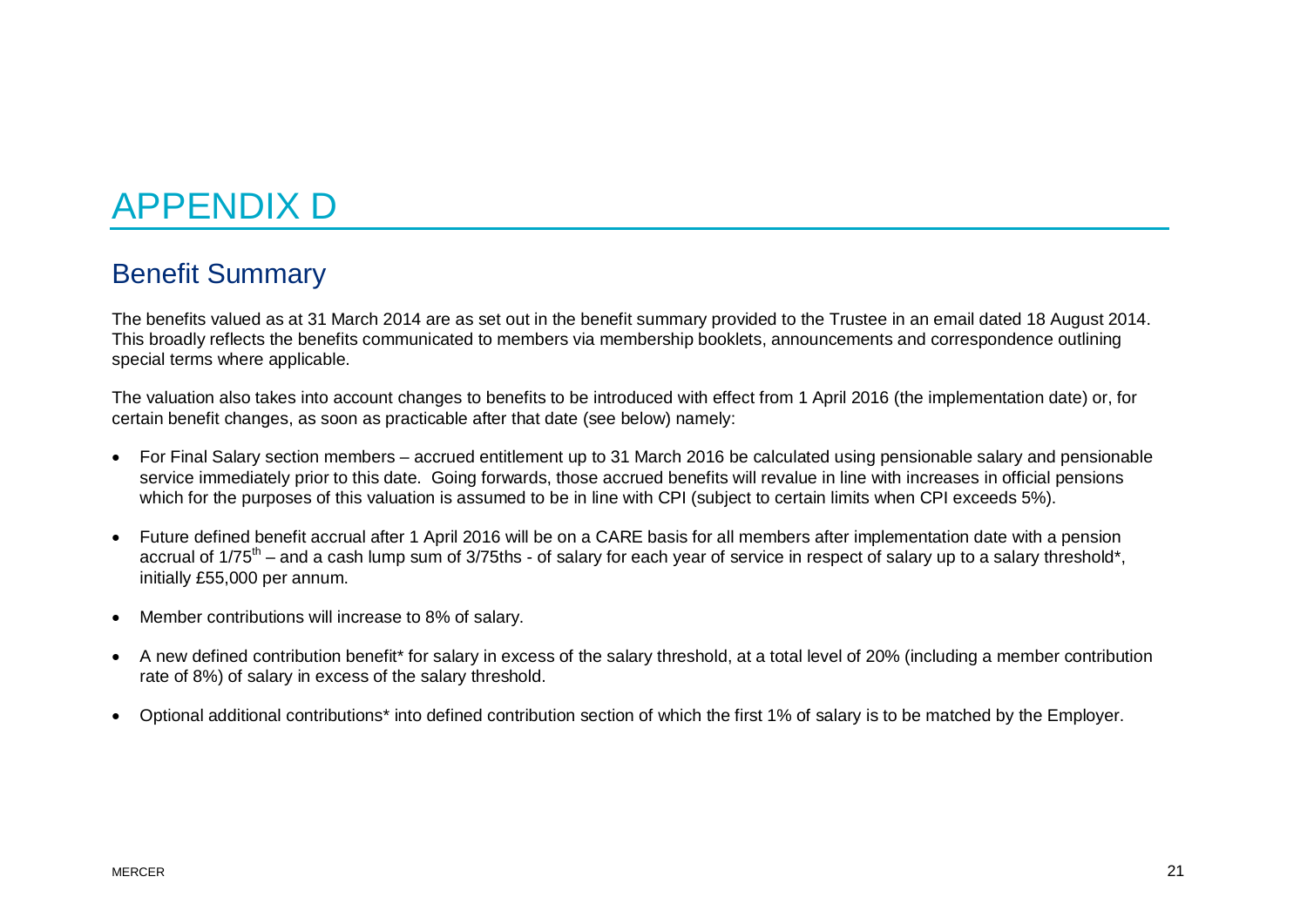The implementation of the salary threshold for DB benefits and the corresponding introduction of DC benefits for salary above the salary threshold and the employer matching DC contributions up to 1% of salary will take place as soon as practicable after 1 April 2016 and in any case no later than 1 October 2016.

The benefits that will emerge from defined contribution AVCs paid by members have been excluded from the valuation, as have the corresponding assets, since the value of these liabilities is exactly matched by these assets.

UK and European law requires pension schemes to provide equal benefits to men and women in respect of service after 17 May 1990 (the date of the "Barber" judgment). The Department of Work and Pensions' view is that this includes any inequality arising from the GMP rules, however there is still uncertainty as to how schemes should equalise their benefits in respect of GMPs. The valuation makes no allowance for equalisation of these inequalities. It is consequently possible that additional funding will be required for equalisation once the law has been clarified.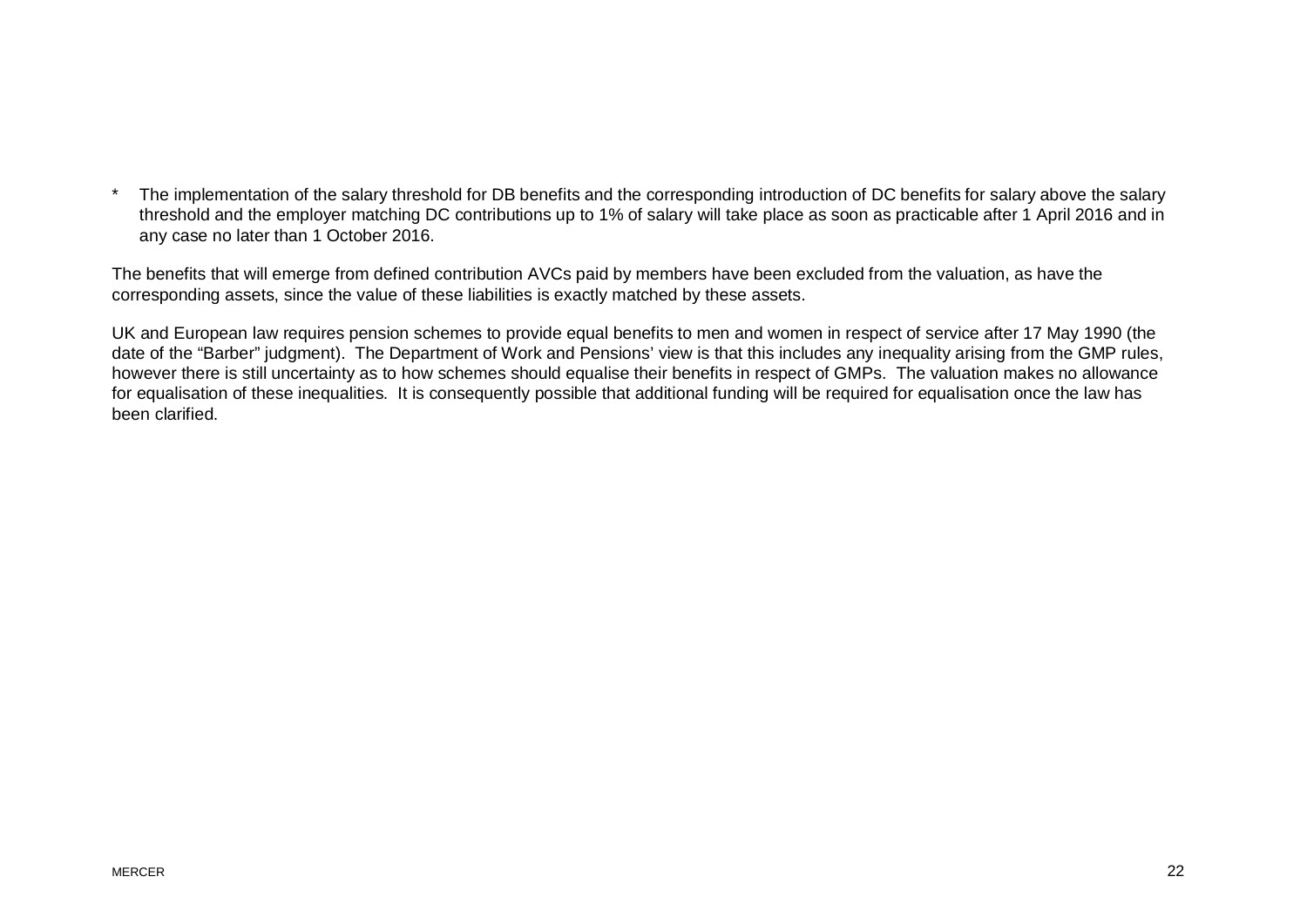# APPENDIX E

# Summary of PPF benefits

If all of the Scheme's participating Employers are insolvent, its members may be eligible for compensation from the Pension Protection Fund. Normally, a scheme's assets and liabilities would only transfer to the PPF if the assets were insufficient to buy out the benefits provided by the PPF. The compensation that the PPF could provide would be broadly 100% of the pension in payment for members over pension age and 90% of a capped amount of the pension built up for members under pension age. Under the current PPF provisions:

- · Pensions in payment will be increased annually, at the lower of 2.5% and the change in the Consumer Prices Index (CPI), in respect of service after 5 April 1997 only. Pensions accrued before April 1997 are not increased.
- · Benefits in deferment are revalued in line with the scheme's rules for any period between the member's exit and the scheme's entry into the PPF. Revaluation between the entry date and the member's normal pension age will be in line with increases in the CPI subject to a maximum of 5% per annum compounded over the revaluation period in respect of service pre-6 April 2009, and CPI subject to a maximum of 2.5% per annum for service post-5 April 2009.
- · Where scheme rules do not provide for revaluation in respect of a period of service, then no revaluation will be provided under the PPF in respect of that service.
- · Spouses' pensions will be 50% of members' PPF compensation.
- · The pensions of members aged less than their scheme's normal pension age when the scheme enters the PPF will be capped. The cap depends on the member's age when the pension is paid and is increased from time to time. For example, in 2013/14 the cap is £34,867 at age 65 – so, the maximum amount of compensation for members retiring at their normal pension age of 65 will be 90% of this, £31,380 per annum.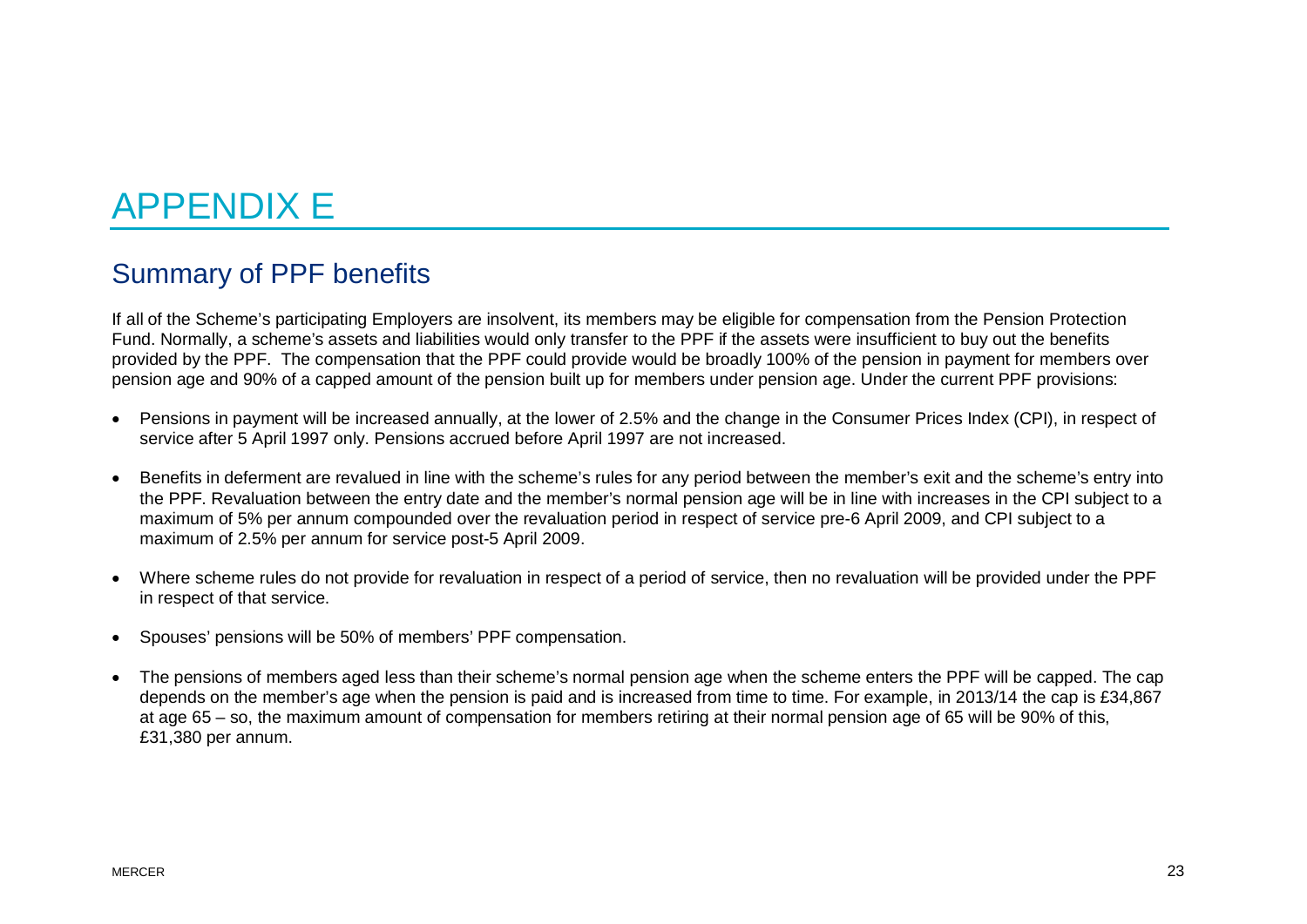# APPENDIX F

# Section 179 certificate

This appendix includes a copy of the section 179 valuation certificate which sets out the information required to complete the section 179 section of the scheme return. The certificate is in the format required by the PPF; the terminology used in the certificate reflects the wording used in the section 179 valuation guidance.

In summary, the results of the valuation disclose a deficit of £8,954m, equivalent to a funding level of 82% on the PPF funding basis.

| <b>Scheme / Section details</b>                      |                                       | s179 valuation                              |               |
|------------------------------------------------------|---------------------------------------|---------------------------------------------|---------------|
| Full name of scheme:                                 | Universities Superannuation<br>Scheme | Effective date of this valuation            | 31 March 2014 |
|                                                      |                                       | <b>Guidance and assumptions</b>             |               |
| Name of section of applicable:                       | N/A                                   |                                             |               |
| Pension Scheme Registration Number                   | 10020100                              | s179 guidance used for this<br>valuation    | G5            |
| Address of scheme (or section, where<br>appropriate) | Royal Liver Building<br>Liverpool     | s179 assumptions used for this<br>valuation | A6            |
|                                                      | Post code: L3 1PY                     |                                             |               |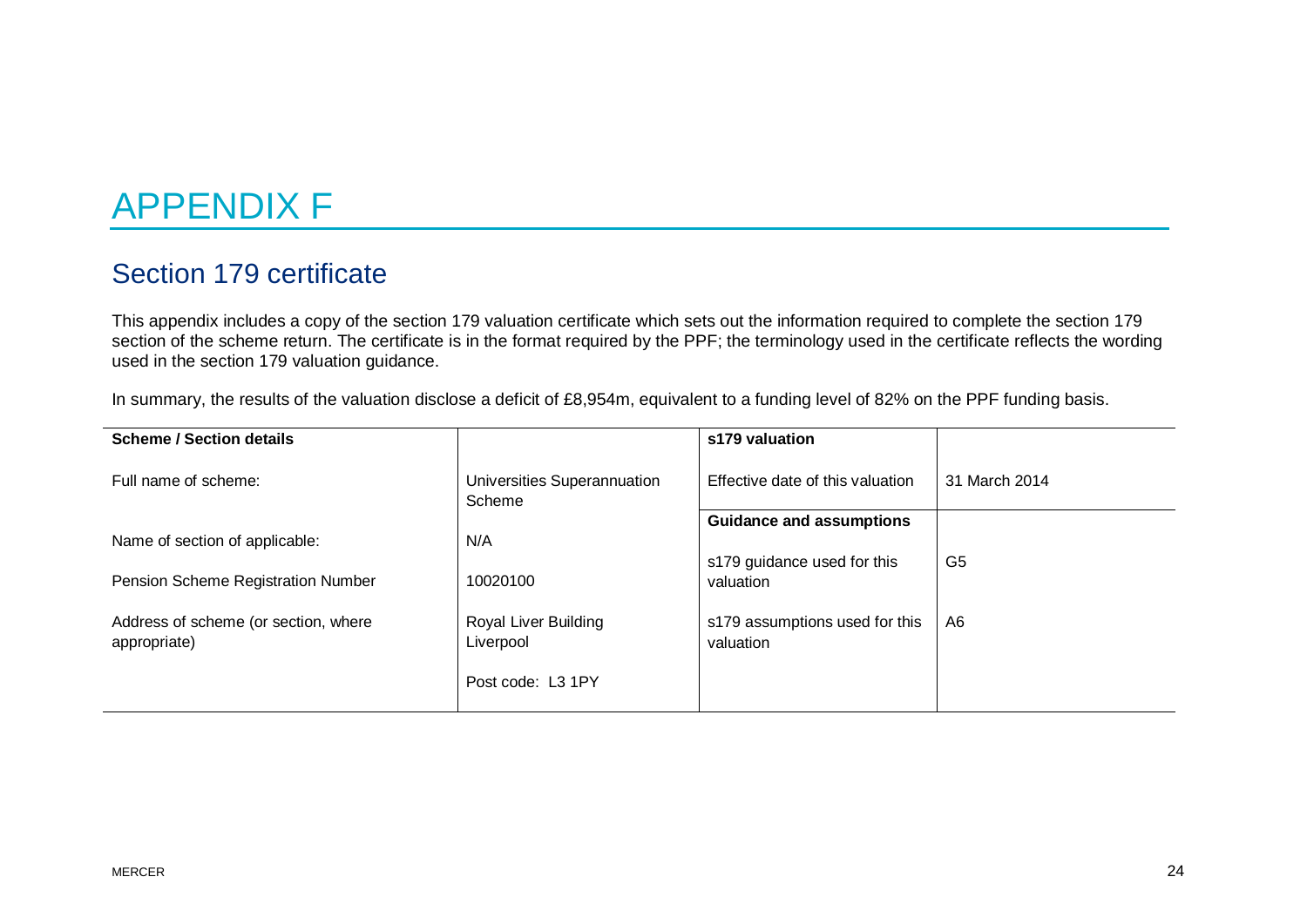| <b>Assets</b>                                                                                                                     |    |                 |                                                                                       | <b>Liabilities</b>                                       |                                             |     |                    |  |
|-----------------------------------------------------------------------------------------------------------------------------------|----|-----------------|---------------------------------------------------------------------------------------|----------------------------------------------------------|---------------------------------------------|-----|--------------------|--|
| Total assets (this figure should not be reduced                                                                                   |    | £41,604,600,000 |                                                                                       | Please show liabilities for:                             |                                             |     |                    |  |
| by the amount of any external liabilities and<br>should include the insurance policies referred to                                |    |                 |                                                                                       | Active members (excluding<br>expenses)                   |                                             |     | £25,885,506,000    |  |
| below)                                                                                                                            |    | 31 March 2014   |                                                                                       | Deferred members                                         |                                             |     | £6,265,570,500     |  |
| Date of relevant accounts (dd/mm/yyyy)                                                                                            |    |                 |                                                                                       |                                                          | (excluding expenses)<br>Pensioner members   |     | £17,743,430,500    |  |
| Percentage of the assets shown above held in                                                                                      |    |                 |                                                                                       | (excluding expenses)<br>Estimated expenses of winding up |                                             |     | £500,445,100       |  |
| the form of a contract of insurance where this is<br>not included in the asset value recorded in the<br>relevant scheme accounts. |    | 0%              |                                                                                       | Estimated expense of benefit<br>installation /payment    |                                             |     | £163,740,500       |  |
|                                                                                                                                   |    |                 |                                                                                       | <b>External liabilities</b>                              |                                             | N/A |                    |  |
|                                                                                                                                   |    |                 |                                                                                       | Total protected liabilities                              |                                             |     | £50,558,692,600    |  |
| Please provide the percentage of the liabilities shown<br>1)                                                                      |    | 2)              | Please show the proportion of liabilities which relate to each period of service for: |                                                          |                                             |     |                    |  |
| above that are fully matched by insured annuity contracts<br>for:                                                                 |    |                 |                                                                                       | Before 6 April<br>1997                                   | 6 April 1997 to 5 April<br>2009 (inclusive) |     | After 5 April 2009 |  |
| Active members                                                                                                                    | 0% |                 | Active members                                                                        | 17%                                                      | 48%                                         |     | 35%                |  |
| Deferred members                                                                                                                  | 0% |                 | Deferred members                                                                      | 28%                                                      | 64%                                         |     | 8%                 |  |
| Pensioner members                                                                                                                 | 0% |                 | Pensioner members                                                                     | 68%                                                      | 32%<br>(all post 6 April 1997)              |     | n/a                |  |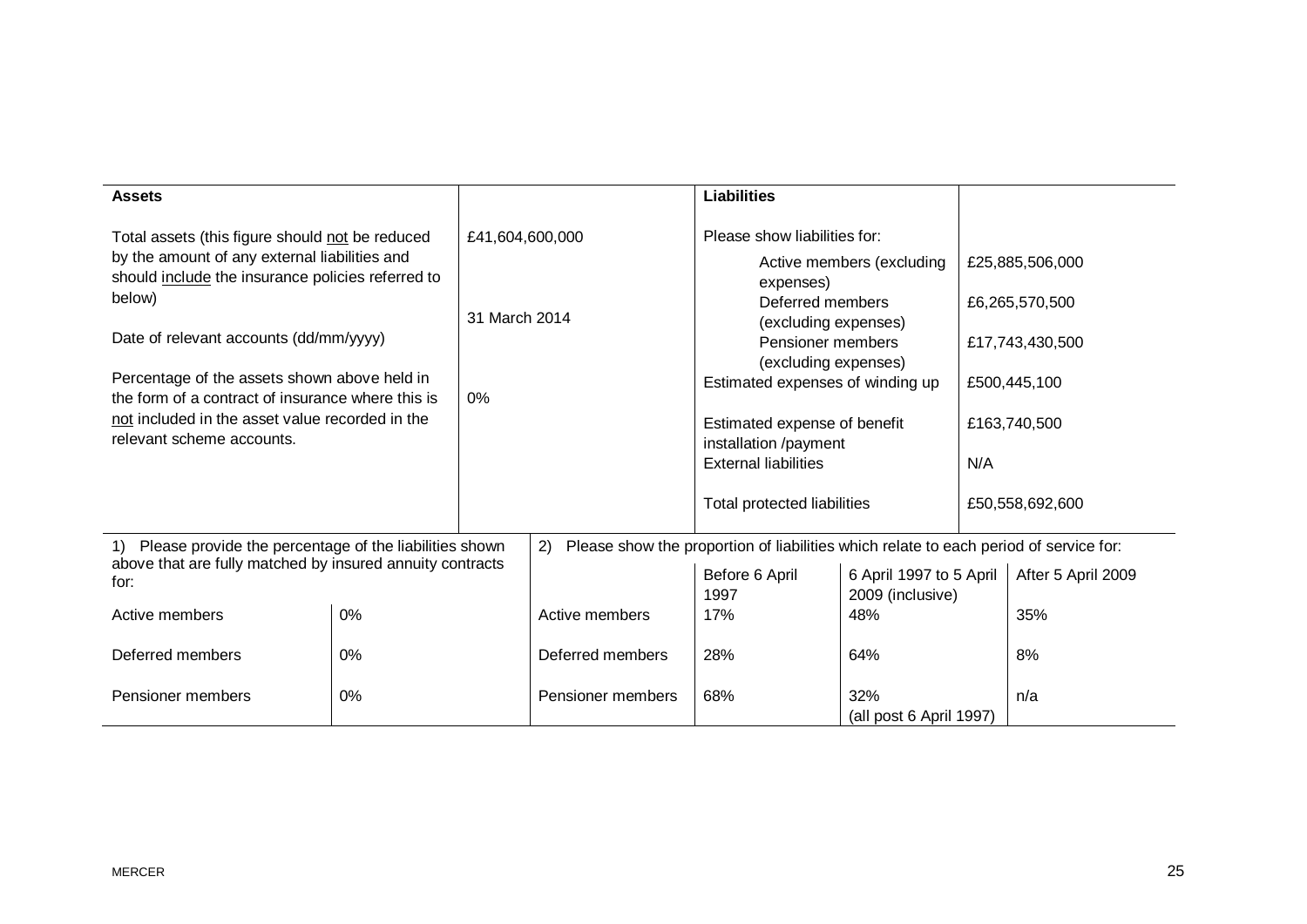#### Number of members and average ages

For each member type. Please show the number of members and the average age (weighted by the protected liabilities) as at the effective date of this valuation. Average ages should be rounded to the nearest whole year.

|                   | Number  | Average age |  |
|-------------------|---------|-------------|--|
| Active members    | 167,545 | 51          |  |
| Deferred members  | 110,430 | 49          |  |
| Pensioner members | 70,380  | 73          |  |

I certify that this valuation has been carried out in accordance with the Pension Protection Fund (Valuation) Regulations 2005 and with the appropriate section 179 guidance and assumptions issued by the Board of the Pension Protection Fund. I also certify that the calculated value of the protected liabilities is, in my opinion, unlikely to have been understated.

| Signature |             | Qualification | Fellow of the Institute and Faculty of Actuaries |
|-----------|-------------|---------------|--------------------------------------------------|
| Name      | Ali Tayyebi | Employer      | Mercer Limited                                   |
| Date      |             |               |                                                  |

As required, under Part 9 of the Guidance on undertaking a section 179 valuation, the section 179 certificate should form part of the scheme actuary's section 179 valuation report. The details contained in this certificate should be separately submitted to the PPF as part of the annual scheme return via the Pension Regulator's system "Exchange" within 15 months of the effective date. This certificate should not be sent directly to the Pension **Protection Fund.**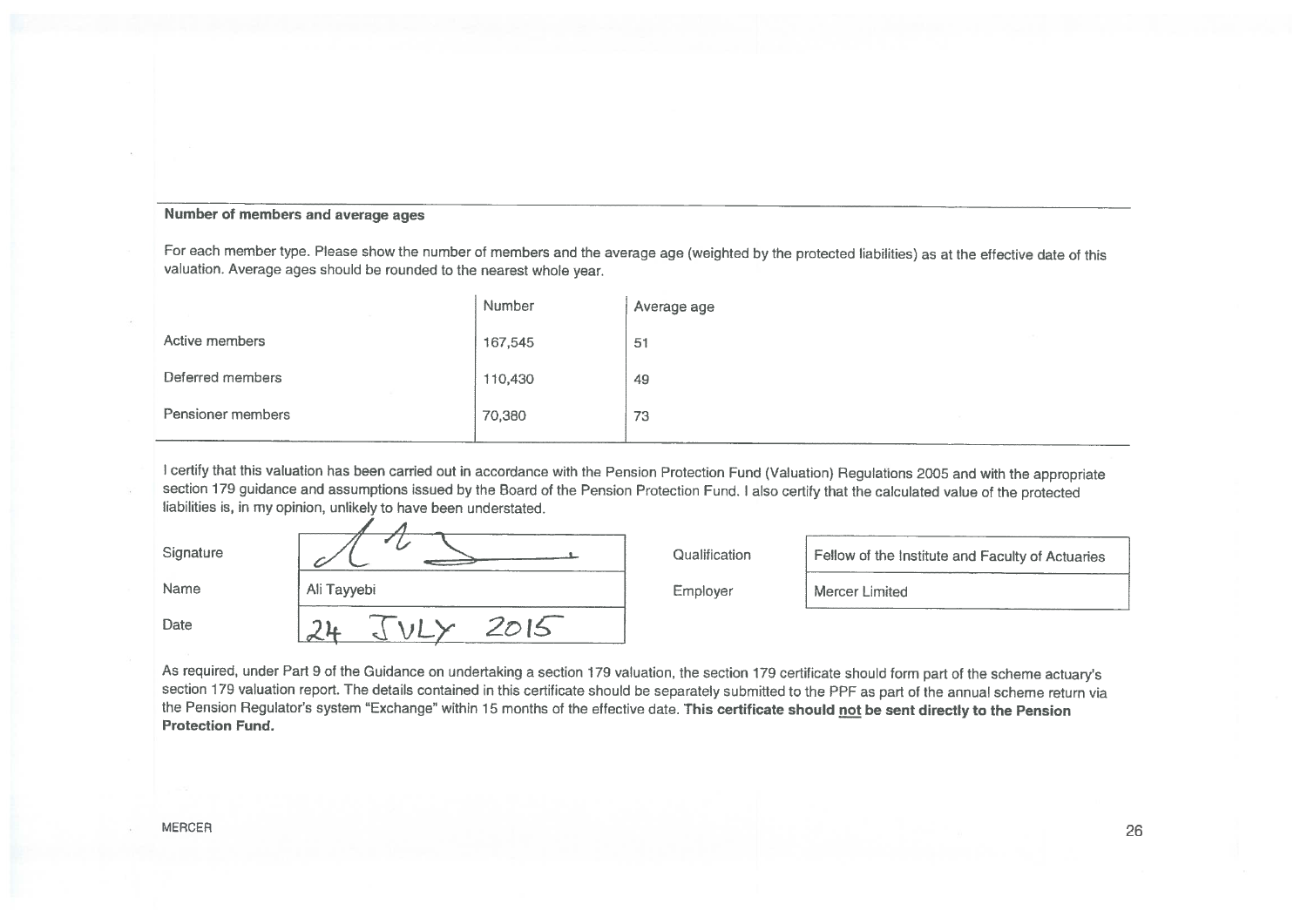The key assumptions used to calculate the section 179 liabilities are set out in the table below.

| <b>Key assumptions</b>                                                                           |                                                                                                                                                                                |  |  |
|--------------------------------------------------------------------------------------------------|--------------------------------------------------------------------------------------------------------------------------------------------------------------------------------|--|--|
| Investment return:                                                                               |                                                                                                                                                                                |  |  |
| In deferment (allowing for revaluation in deferment):<br>$\bullet$<br>pre 5 April 2009 benefits  | $-0.33%$                                                                                                                                                                       |  |  |
| In deferment (allowing for revaluation in deferment):<br>$\bullet$<br>post 5 April 2009 benefits | 0.78%                                                                                                                                                                          |  |  |
| For pensions in payment (flat) :<br>$\bullet$                                                    | 3.60%                                                                                                                                                                          |  |  |
| For pensions in payment (increasing):<br>$\bullet$                                               | 1.10%                                                                                                                                                                          |  |  |
| Mortality                                                                                        | Males: PCMA00 mc for year of birth, with a 1.5% p.a. floor applying from year<br>2000<br>Females: PCFA00 mc for year of birth, with a 1% p.a. floor applying from year<br>2000 |  |  |
| Proportions "married"                                                                            | 85% (males) / 75% (females)                                                                                                                                                    |  |  |
| Age differences between member and dependant                                                     | Female 3 years younger than male                                                                                                                                               |  |  |
| Children's pensions                                                                              | Children's pensions already in payment assumed to stop at 18 (or 23 if<br>already over 17)<br>No other allowance                                                               |  |  |
| Expenses:                                                                                        |                                                                                                                                                                                |  |  |
| Wind-up (% of liabilities)                                                                       | 3% up to £50m; plus<br>2% between £50m and £100m; plus<br>1% over £100m                                                                                                        |  |  |
| Benefit installation/payment                                                                     | per non-pensioner member: £500<br>per pensioner (dependent on age):<br>Under 60<br>£450<br>60 to 70<br>£400<br>£300<br>70 to 80                                                |  |  |
|                                                                                                  | 80 or over £250                                                                                                                                                                |  |  |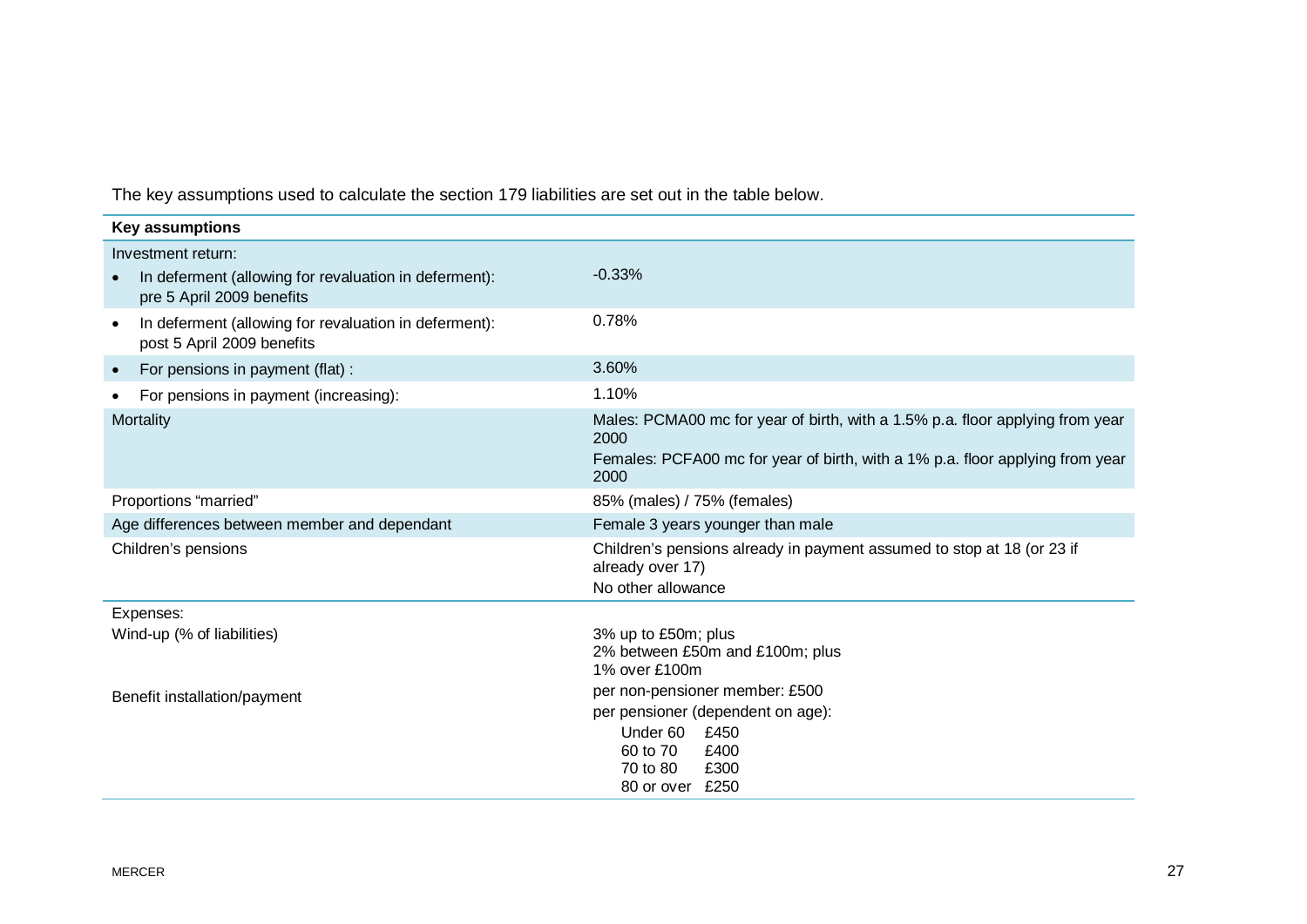The benefits valued for the section 179 valuation are in line with the benefit summary provided to the Trustee dated 18 August 2014 except as follows:

- · The provisions outlined in Appendix E (Summary of PPF benefits) are assumed to override the Scheme's own benefit provisions for the purpose of the section 179 valuation only.
- · Revaluation of benefits in deferment after the effective date of the valuation has been ignored as revaluation is allowed for implicitly by the yield in the section 179 assumptions which takes account of increases between the valuation date and NPA.
- · Money purchase benefits have been ignored.
- · Normal pension age is the normal retirement date under the scheme rules or such earlier age specified where the only condition for the member to retire without actuarial reduction is the attainment of a particular age or length of service. It is possible for different tranches of benefits to have different normal pension ages.

The data used for the section 179 valuation is as set out in Appendix B and the assets used are as set out in Appendix C.